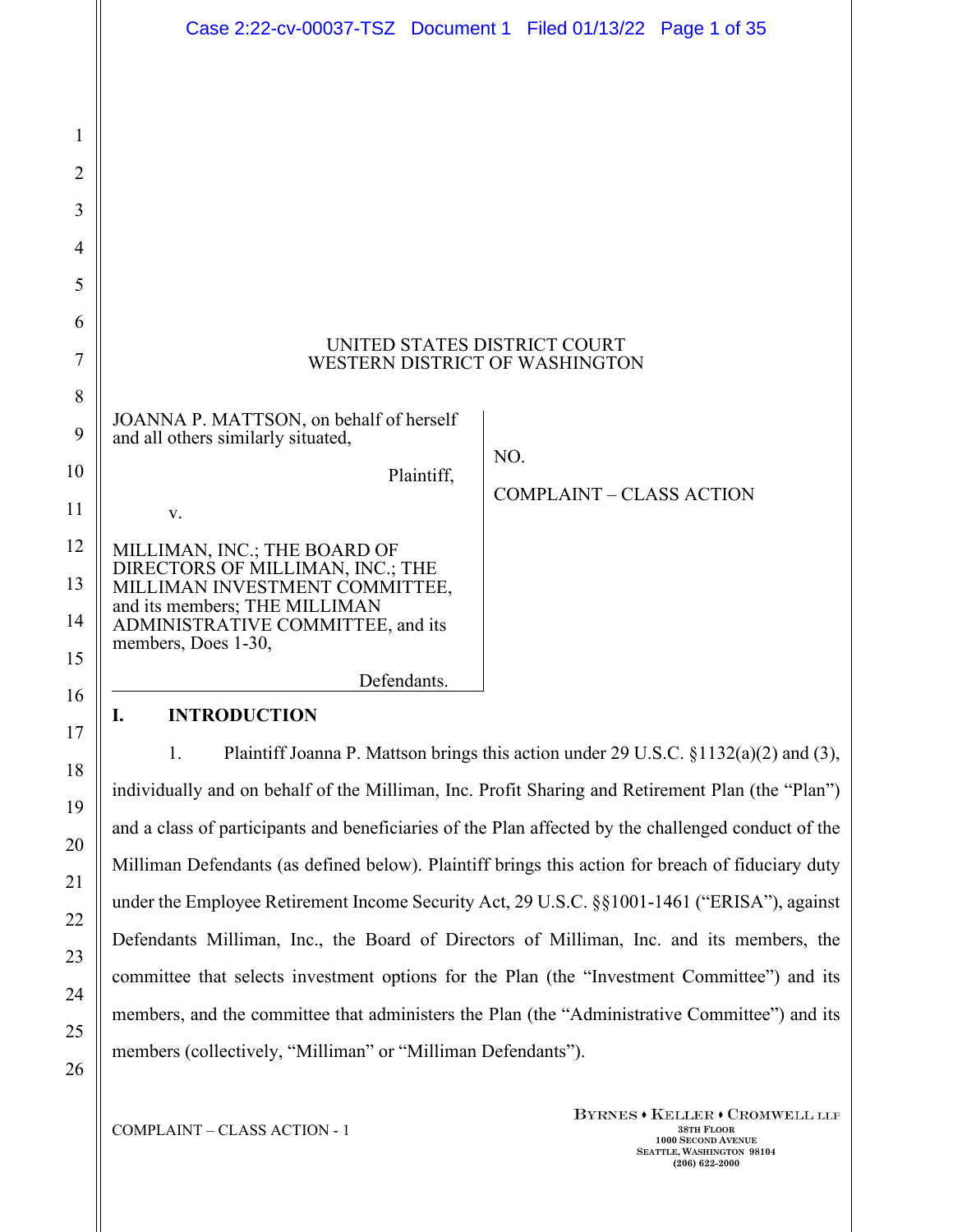2. The Milliman Defendants are fiduciaries of the Plan. Accordingly, when constructing an investment line-up for the Plan, Milliman must independently investigate and regularly monitor each of the Plan's investment options with the care and skill of a prudent investor. The Milliman Defendants breached their fiduciary duty by failing to prudently monitor and failing to remove three of the Plan's poorly performing investment options.

3. The Investment Committee is one of the Plan's fiduciaries that designates the investment options available under the Plan. The Investment Committee selected a suite of target risk funds: the Unified Trust Wealth Preservation Strategy Target Growth Fund (the "Aggressive Fund"), Unified Trust Wealth Preservation Strategy Target Moderate Fund (the "Moderate Fund"), and Unified Trust Wealth Preservation Strategy Target Conservative Fund (the "Conservative Fund") as three investment options for Plan participants (together, the "Unified Funds").

4. The Unified Funds represent a series of risk-based asset allocation funds that the Unified Trust Company offers exclusively for defined contribution and defined benefit plans. The Unified Funds are "target risk funds" (also known as "lifestyle funds"), which is a type of fund designed to "target" a predetermined risk level that reflects an investor's tolerance to risk.<sup>[1](#page-1-0)</sup>

5. The Unified Funds allocate their assets across a mix of equity securities, bonds, or cash based on the desired level of target risk. The higher the tolerance for risk, the higher the allocation is to equity securities.

6. In 2013 the Milliman Defendants placed the three Unified Funds on the Plan. Having only been launched in November 2012, the Unified Funds were brand new, had no investment track record, and were untested.

<span id="page-1-0"></span><sup>&</sup>lt;sup>1</sup> A target "risk" fund, which targets a particular risk level, should not be confused with a target "date" fund, which targets the investor's anticipated retirement date. A target risk fund remains at its targeted risk level for the life of the fund  $-i.e.,$  if it is an aggressive fund, it remains aggressive. The portfolio of a target date fund, by contrast, gradually evolves over time from a more aggressive risk allocation to a more conservative risk allocation as the fund moves closer to the target date (i.e., the investor's planned retirement date).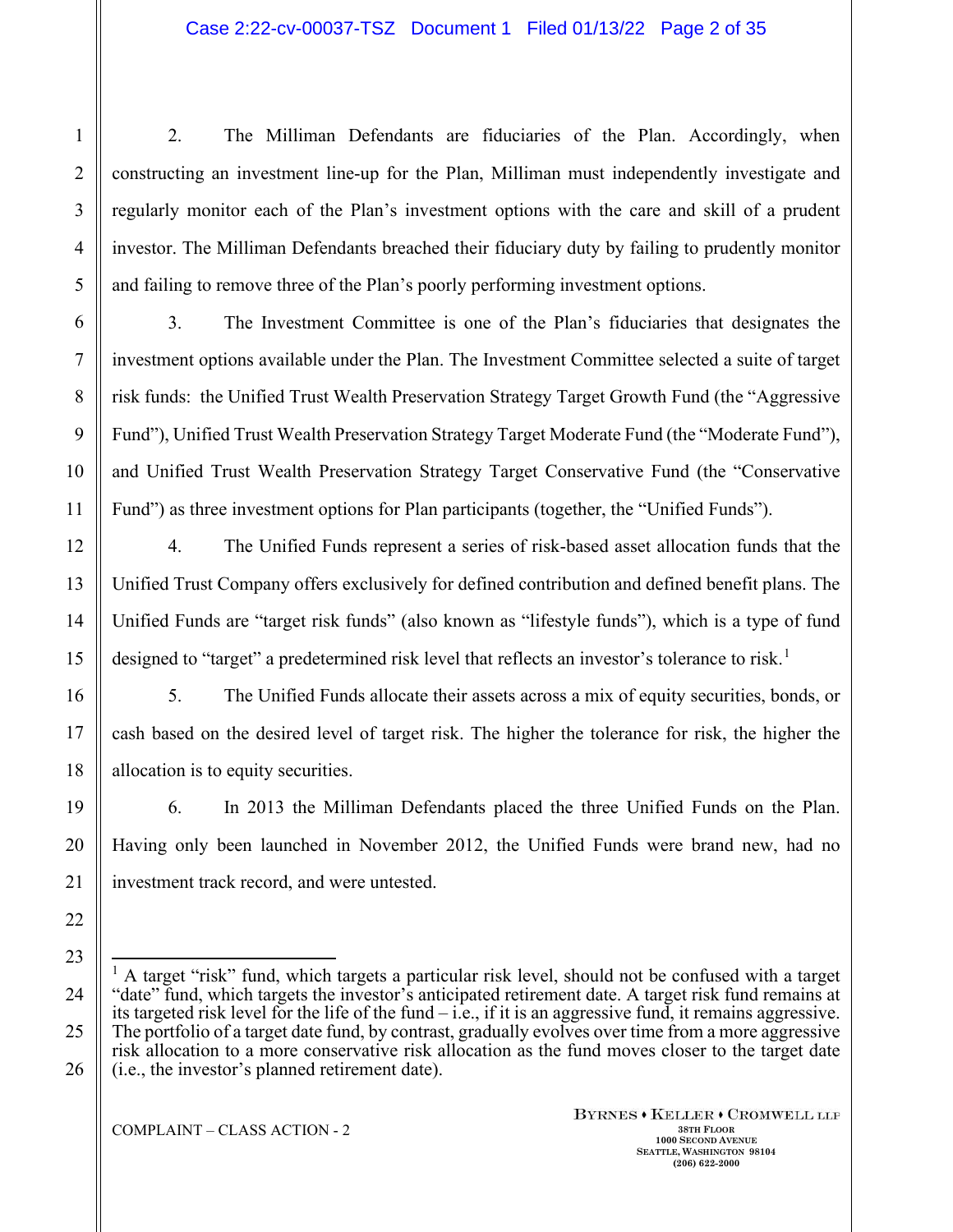7. By the end of 2013, the Plan was the sole investor in the Moderate and Conservative Funds and represented about 97% of the assets of the Aggressive Fund, according to Department of Labor ("DOL") filings.

8. Milliman's investment adviser affiliate, Milliman Financial Risk Management LLC, is the sub-adviser to the Unified Funds offered by the Plan.

9. During the nine years since their introduction to the Plan in 2013, the Unified Funds have significantly underperformed meaningful benchmarks, which include both benchmark indexes (including the index preferred by the Unified Funds' investment manager itself) and comparable target risk funds.

10. For example, in the nine years since 2013, the Aggressive Fund underperformed one of its key investment benchmarks, the Morningstar Aggressive Target Risk Index, every single year except 2018. Likewise, the Moderate Fund also underperformed one of its key investment benchmarks, the Morningstar Moderately Aggressive Target Risk Index, every single year except 2018.

11. But mere underperformance is not the whole story -- the depth and breadth of the underperformance is as jarring as it is incomprehensible. Since January 1, 2013, the Aggressive Fund's investment return underperformed a key investment benchmark by a cumulative total of over  $62\%$ ; and it ranks in the bottom  $90<sup>th</sup>$  percentile among the funds in its peer universe, according to the highly regarded financial services and research firm, Morningstar, Inc. (hereinafter, "Morningstar" $)^2$  $)^2$ . In the investment world, this level of underperformance cannot be justified.

12. Despite this abysmal record of significant underperformance year-after-year, and a marketplace teeming with hundreds of better performing investment options, the Milliman Defendants did not remove any of the Unified Funds from the Plan.

<span id="page-2-0"></span><sup>&</sup>lt;sup>2</sup> Morningstar is the leading provider of independent investment research products (e.g., data and research insights on managed investment products, publicly listed companies, and private capital markets) for individual investors, financial advisors, asset managers, retirement plan providers and sponsors, and institutional investors in the private capital markets in North America, Europe, Australia, and Asia.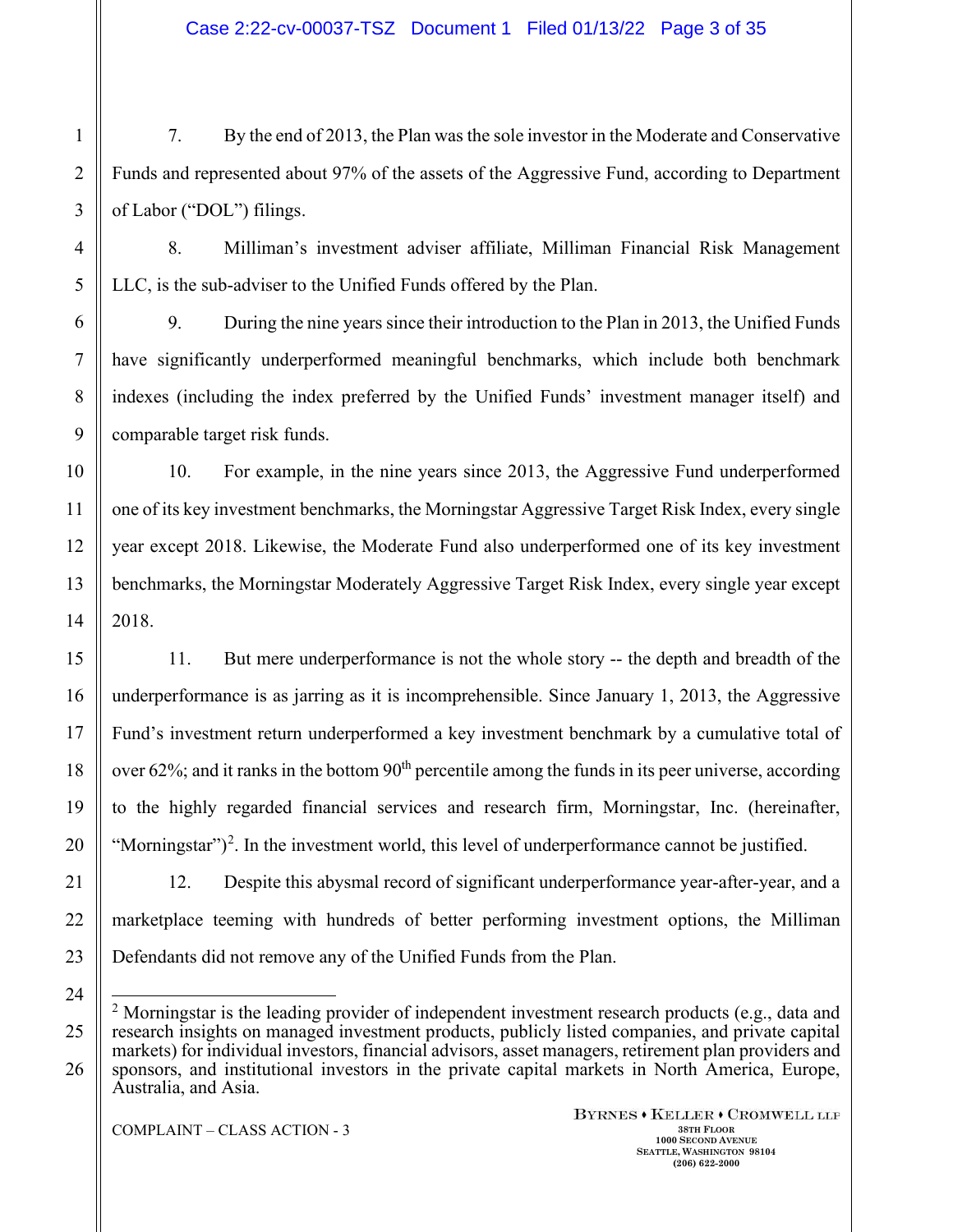1

2

3

4

5

6

13. The Milliman Defendants' ongoing decision to take no action is both imprudent and injurious to the Plan and its participants, including Plaintiff Mattson.

14. Over the last five-year period<sup>[3](#page-3-0)</sup>, the three Unified Funds have performed worse than 70% to 90% of funds within their recognized peer universe, according to Morningstar.

15. No prudent investor would have sat idly by in the face of such underperformance.

16. This failure to act has had devastating consequences for participants' retirement accounts. To date, these Unified Funds have taken in nearly a quarter billion dollars of retirement investments from Plan participants. The Milliman Defendants' imprudent decision to retain the Unified Funds has simultaneously impaired the Plan's overall investment performance and squandered millions in participants' retirement savings.

17. To remedy Milliman's breach of fiduciary duty, Plaintiff brings this action under 29 U.S.C. §1132(a)(2) and (3), individually, on behalf of the Plan, and as a representative on behalf of a class of participants and beneficiaries of the Plan to enforce the Milliman Defendants' personal liability under 29 U.S.C. §1109(a), to make good to the Plan all losses resulting from each breach of fiduciary duty occurring during the time period from January 13, 2016 to the date of judgment (the "Class Period"). In addition, Plaintiff seeks such other relief for the Plan as the Court may deem appropriate.

**II. PARTIES**

**A. Plaintiff**

18. Joanna P. Mattson brings this suit in a representative capacity on behalf of the Plan pursuant to 29 U.S.C. §1132(a), seeking appropriate relief under 29 U.S.C §1109 to protect the interests of the entire Plan. Plaintiff Mattson was a participant in the Plan, as defined in 29 U.S.C. §1002(7), during the Class Period. Plaintiff Mattson suffered individual injury by investing in the Plan's poorly performing Wealth Preservation Strategy Target Risk Moderate Fund.

<span id="page-3-0"></span><sup>3</sup> Because the Unified Funds have not been in existence for ten-years, peer rankings for the tenyear period are unavailable.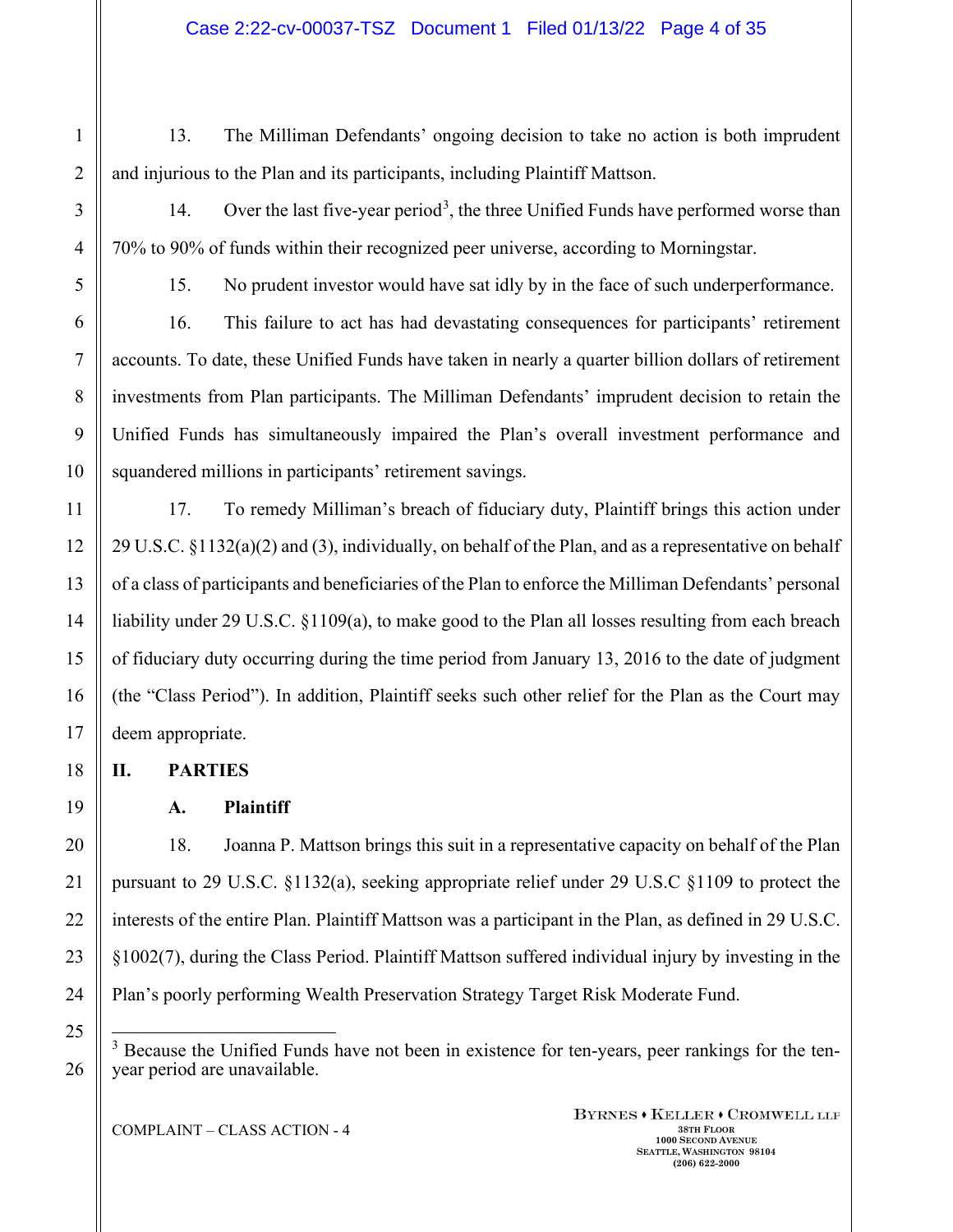### **B. Defendant**

19. Milliman, Inc. is headquartered in Seattle, Washington, and is an independent risk management, benefits, and technology firm with offices in major cities around the globe. Milliman, Inc. is the Plan's sponsor. Milliman, Inc. acts through a Board of Directors.

20. The Investment Committee is responsible for designating the investment options available under the Plan. Current and former members of the Investment Committee are fiduciaries of the Plan under 29 U.S.C. § 1002(21)(A) because they exercised discretionary authority and/or discretionary control respecting management of the Plan.

21. The Administrative Committee administers the Plan. Current and former members of the Administrative Committee are fiduciaries of the Plan under 29 U.S.C. § 1002(21)(A) because they exercised discretionary authority and/or discretionary control respecting management of the Plan.

22. Because Plaintiff is currently unaware of the identities of the individual members of the Board of Directors, the Investment Committee, and the Administrative Committee, those individuals are collectively named as Defendants Does 1-30. Plaintiff will substitute the real names of the Does when they become known to Plaintiff. To the extent the Milliman Defendants delegated any of their fiduciary functions to another person or entity, the nature and extent of which has not been disclosed to Plaintiff, the person or entity to which the function was delegated is also a fiduciary under 29 U.S.C. § 1002(21)(A) and thus alleged to be a Doe Defendant.

## **III. JURISDICTION, VENUE, AND STANDING**

23. This Court has exclusive jurisdiction over the subject matter of this action under 29 U.S.C.  $\S 1132(e)(1)$  and 28 U.S.C.  $\S 1331$  because it is an action under 29 U.S.C.  $\S 1132(a)(2)$  and (3).

24. This District is the proper venue for this action under 29 U.S.C. § 1132(e)(2) and 28 U.S.C. § 1391(b) because it is the District in which the subject Plan is administered and where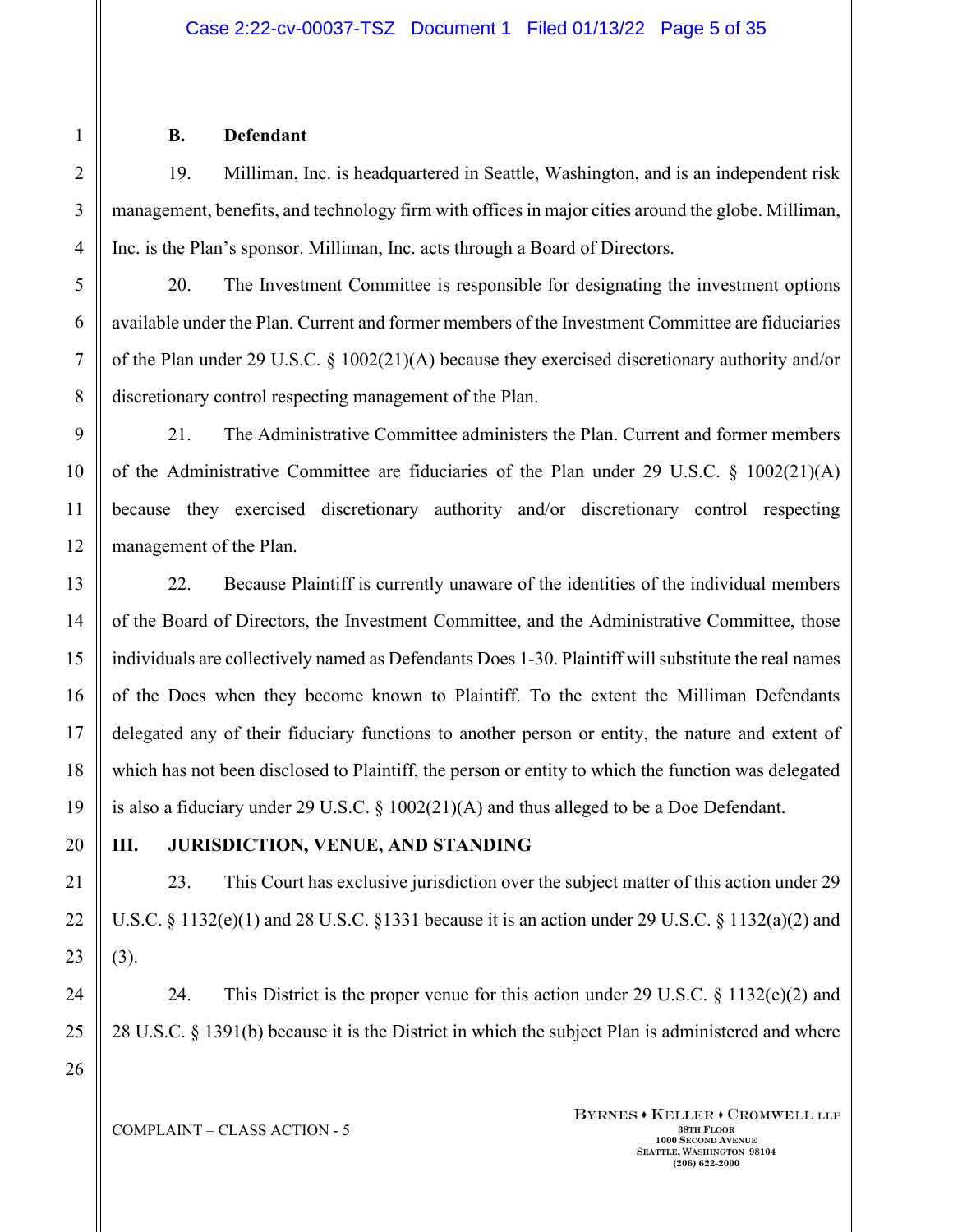at least one of the alleged breaches took place. It is also the District in which Defendant Milliman resides.

25. As a Plan participant and holder of the Wealth Preservation Strategy Moderate Fund, Plaintiff has standing to bring claims on behalf of the Plan pursuant to 29 U.S.C.  $\S1132(a)(2)$ , as she is a participant seeking appropriate relief under 29 U.S.C.  $\S1109$ . Thus, Plaintiff brings this suit under  $\S1132(a)(2)$  in a representative capacity on behalf of the Plan as a whole and seeks remedies under §1109 to protect the entire Plan.

26. Plaintiff has standing to bring claims on behalf of the holders of all the Unified Funds because the alleged harms to holders of the other Unified Funds can be traced to the same challenged conduct: the imprudent process Milliman Defendants used to select, monitor, and retain the suite of Unified Funds. This singular conduct with respect to the Unified Funds harmed each of the holders of the specific Unified Funds discussed in this Complaint.

## **IV. ERISA'S FIDUCIARY STANDARDS**

### **A. Fiduciary Duties of Prudence and Loyalty**

27. ERISA imposes strict fiduciary duties of prudence and loyalty upon the Milliman Defendants as fiduciaries of the Plan. 29 U.S.C. § 1104(a). These duties apply to all fiduciary acts, including Milliman's monitoring and retention of investment options for the Plan.

28. ERISA's duty of prudence requires fiduciaries to discharge their responsibilities "with the care, skill, prudence, and diligence" that a prudent person "acting in a like capacity and familiar with such matters would use." 29 U.S.C. §1104(a)(1)(B). Accordingly, fiduciaries must vigorously and independently investigate each of the Plan's investment options with the skill of a prudent investor.

29. As part of its fiduciary duty, Milliman "has a continuing duty to monitor [Plan] investments and remove imprudent ones" that exists "separate and apart from the [fiduciary's] duty to exercise prudence in selecting investments." *Tibble v. Edison Int'l*, 575 U.S. 523, 529 (2015). "A plaintiff may allege that a fiduciary breached the duty of prudence by failing to properly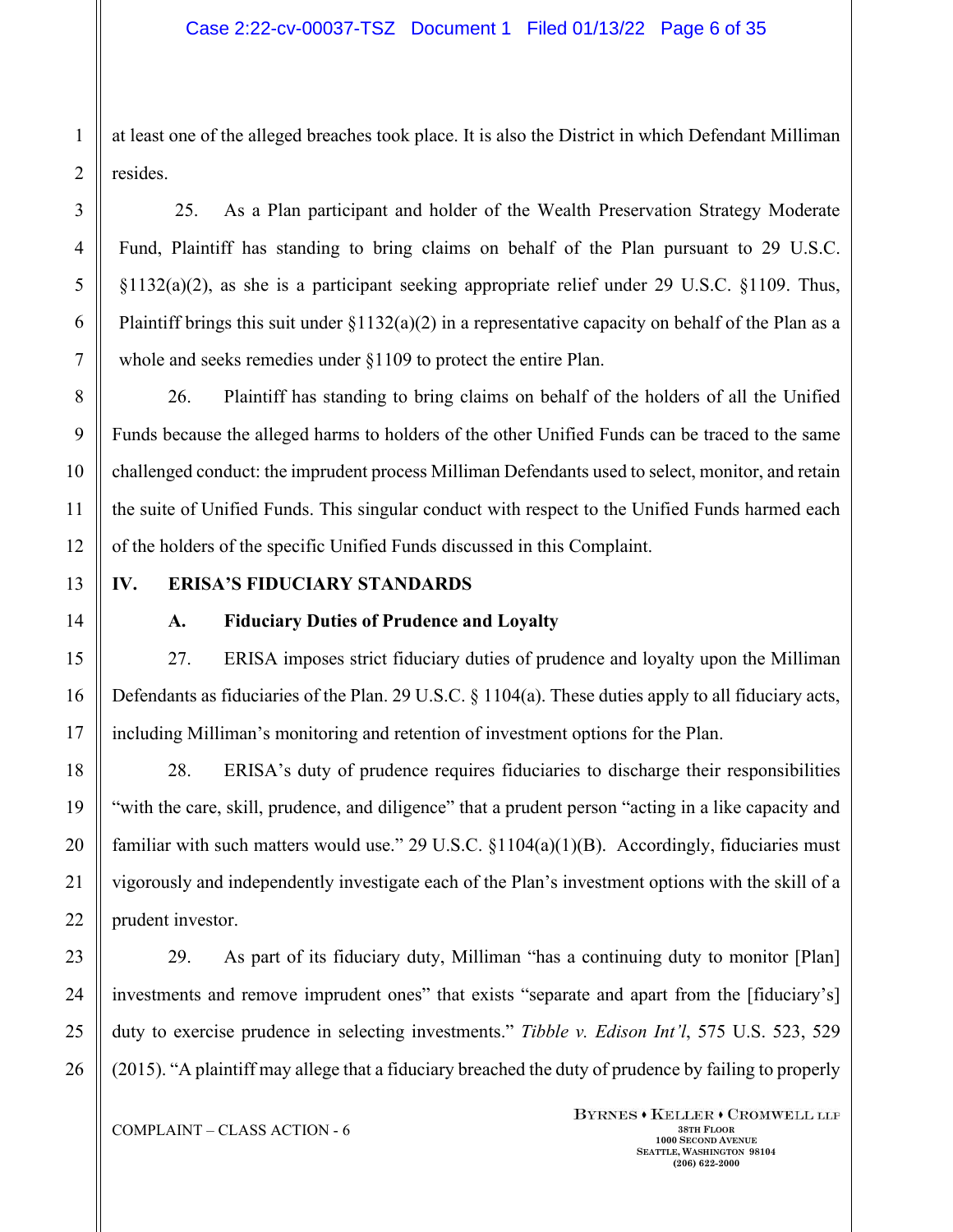monitor investments and remove imprudent ones." *Id*. at 530. If an investment is imprudent, Milliman "must dispose of it within a reasonable time." *Id*.

30. ERISA's duty of loyalty requires a fiduciary "to discharge his duties with respect to a plan solely in the interest of the participants and beneficiaries and for the exclusive purpose of: (i) providing benefits to participants and their beneficiaries; and (ii) defraying reasonable expenses of administering the plan[.]" *See* 29 U.S.C. § 1104(a)(1)(A); *see also* 29 U.S.C. § 1103(c)(1) ("the assets of a plan shall never inure to the benefit of any employer and shall be held for the exclusive purposes of providing benefits to participants in the plan and their beneficiaries and defraying reasonable expenses of administering the plan").

31. ERISA's fiduciary duties are "the highest known to the law" and must be performed "with an eye single" to the interests of participants. *Donovan v. Bierwirth*, 680 F.2d 263, 271-272 & n.8 (2d Cir. 1982). Thus, "in deciding whether and to what extent to invest in a particular investment, a fiduciary must ordinarily consider *only* factors relating to the interests of plan participants and beneficiaries . . . . A decision to make an investment may not be influenced by [other] factors unless the investment, when judged *solely* on the basis of its economic value to the plan, would be equal or superior to alternative investments available to the plan." Dept of Labor ERISA Advisory Op. 88-16A, (Dec. 19, 1988) (emphasis added).

### **B. Fiduciary Liability Under ERISA**

32. Under 29 U.S.C. § 1109, fiduciaries to the Plan are personally liable to make good to the Plan any harm caused by their breaches of fiduciary duty. Section 1109(a) provides in relevant part:

Any person who is a fiduciary with respect to a plan who breaches any of the responsibilities, obligations, or duties imposed upon fiduciaries by this subchapter shall be personally liable to make good to such plan any losses to the plan resulting from each such breach, and to restore to such plan any profits of such fiduciary which have been made through use of assets of the plan by the fiduciary, and shall be subject to such other equitable or remedial relief as the court may deem appropriate, including removal of such fiduciary.

25 26

1

2

3

4

5

6

7

8

9

10

11

12

13

14

15

16

17

18

19

20

21

22

23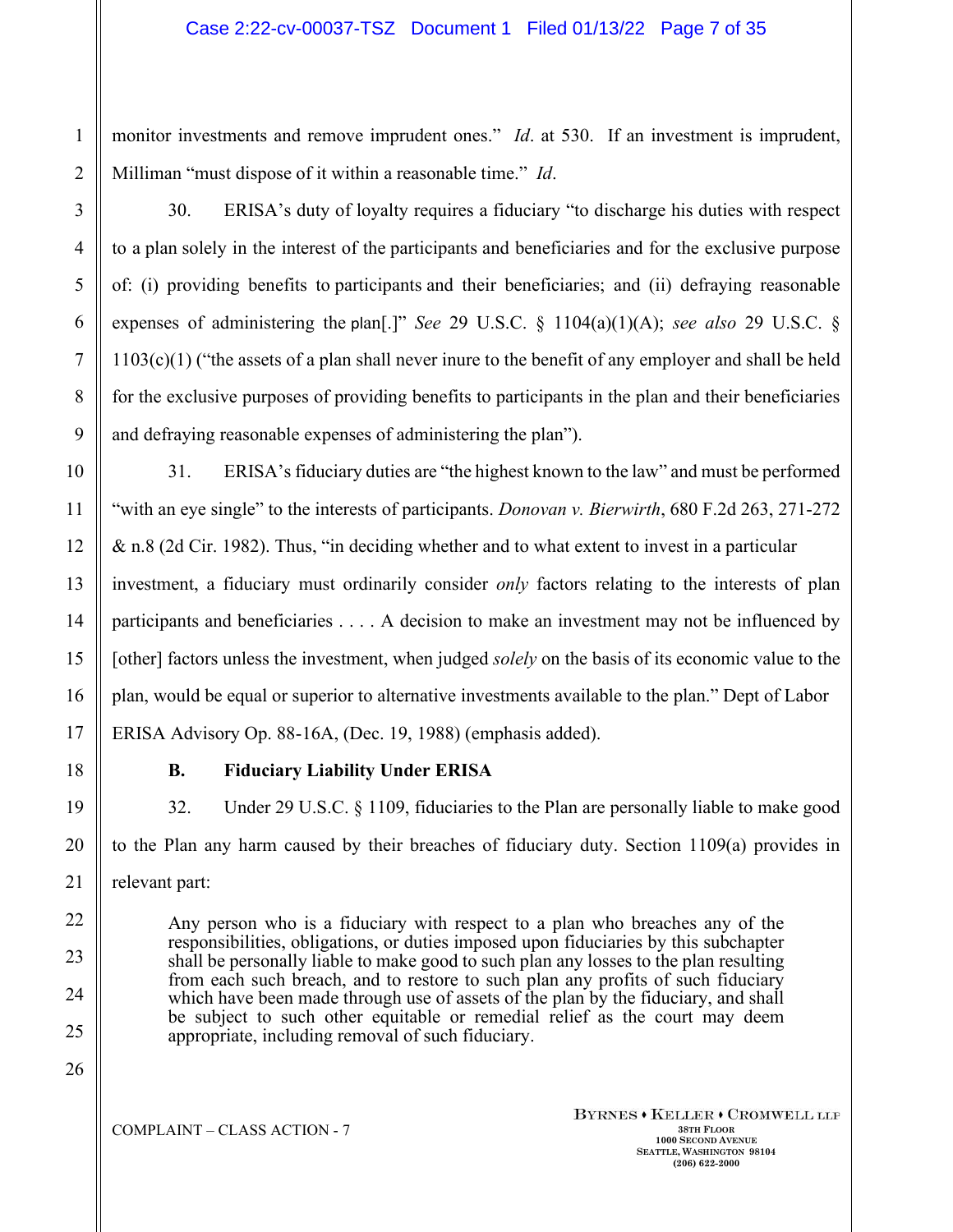1

### **C. Co-Fiduciary Liability**

33. ERISA provides for co-fiduciary liability where a fiduciary knowingly participates in, or knowingly fails to cure, a breach by another fiduciary. Specifically, under 29 U.S.C. § 1105(a), a fiduciary shall be liable for a breach of fiduciary duty by a co-fiduciary if:

- i. he participates knowingly in, or knowingly undertakes to conceal, an act or omission of such other fiduciary, knowing such act or omission is a breach; or
- ii. by his failure to comply with [29 U.S.C.  $\S$  1104(a)(1)] in the administration of his specific responsibilities which give rise to his status as a fiduciary, he has enabled such other fiduciary to commit a breach; or
- iii. he has knowledge of a breach by such other fiduciary unless he makes reasonable efforts under the circumstances to remedy the breach.

### **V. THE PLAN**

34. The Plan is a defined contribution plan that includes a "deferred arrangement" as described in Section 401(k) of the Internal Revenue Code, I.R.C.  $\frac{1}{2}$  401(k) (1986) (the "Code") and is subject to the provisions of ERISA. Milliman, Inc. is the sponsor of the Plan.

35. The Plan provides for retirement income for approximately 4,500 participants, comprised of Milliman employees, former employees, and their beneficiaries (the "Plan participants"). A participant's retirement account balance depends on contributions made by each employee, Milliman's matching contributions, and the performance of investment options net of fees and expenses. Accordingly, poor investment performance can significantly impair the value of a participant's account. Over time, even seemingly small differences in performance can result in a significant difference in the amount of savings available at retirement. The Milliman Defendants control the selection and retention of the Plan's investment options.

36. The Plan has approximately \$1.7 billion in assets under management.

37. Plan participants have invested nearly \$250,000,000 in the Unified Funds as of November 30, 2020. In 2020, the Plan identified the following Unified Funds along with the amount of Plan assets invested in each fund: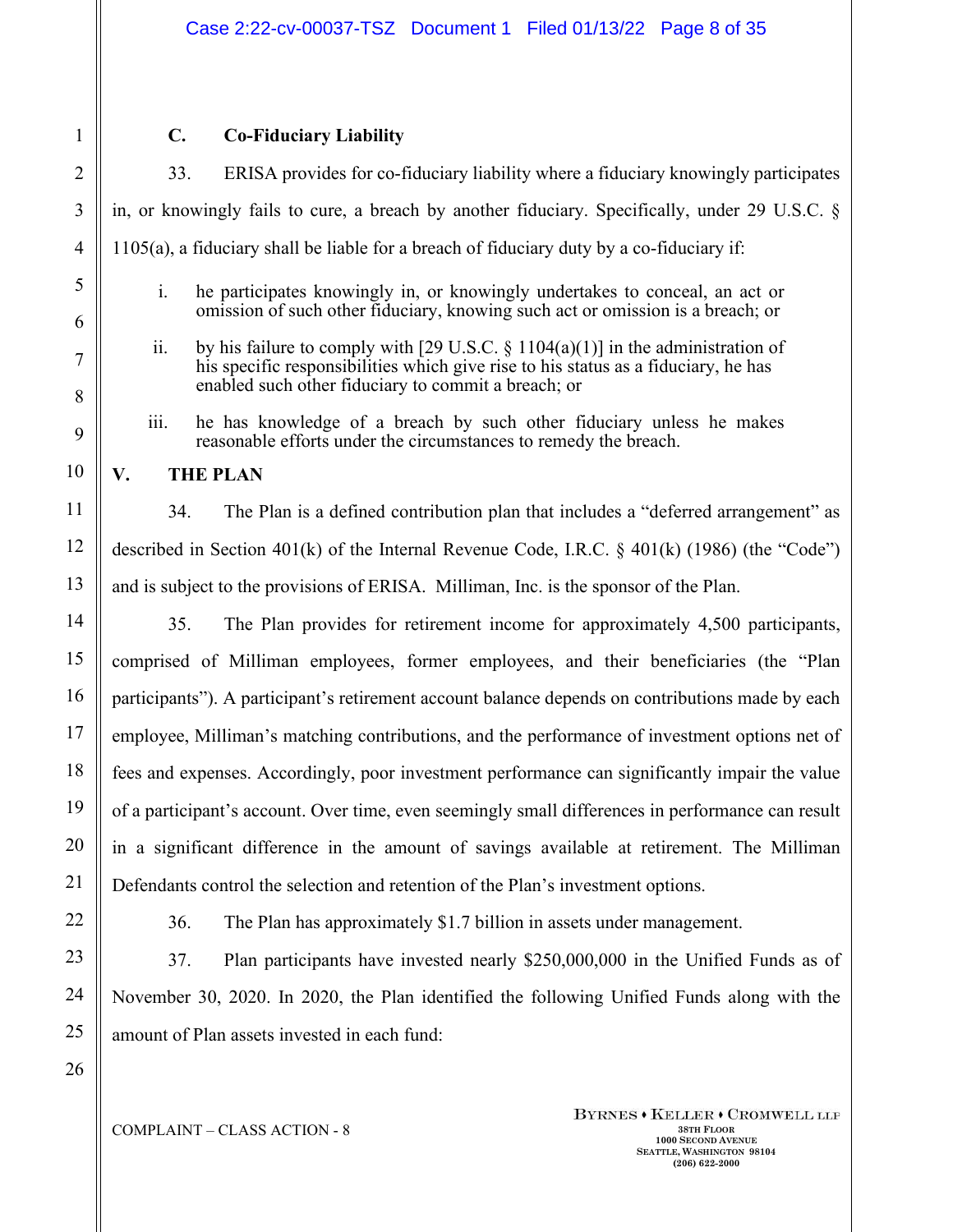**Fund Name Plan Option Assets**  Unified Trust Wealth Preservation Strategy Target Growth \$89,218,002 Unified Trust Wealth Preservation Strategy Target Moderate \$93,384,339 Unified Trust Wealth Preservation Strategy Target Conservative \$56,944,846

38. With \$1.7 billion in assets, the Plan has tremendous leverage to demand and receive superior investment products and services. But the Milliman Defendants did not use their leverage to identify and select prudent target risk options for Plan participants. Instead, the Milliman Defendants opted for poorly performing options for which they serve as sub-adviser.

**VI. TARGET RISK FUNDS**

39. The primary investment objective of a target risk fund is to seek long-term capital growth consistent with a level of risk that matches the investor's risk tolerance. The name of a fund can sometimes refer to its level of risk. For example, a fund with a name like "Growth" or "Aggressive" is designed for investors who have a higher tolerance for risk than an investor who selects a fund with a name like "Moderate" or "Conservative."

40. Target risk funds, such as the Unified Funds, may pursue their objective by investing in other underlying funds such as mutual funds, exchange traded funds ("ETFs"), and collective investment funds. Funds that invest in other funds are commonly referred to as "a fund of funds." Target risk funds may also pursue their objective by investing directly in securities, such as Microsoft, Apple, and Amazon.

41. Target risk funds seek to achieve their risk objectives by dividing their assets into what the fund's portfolio manager deems to be an optimal mix of equity and fixed income securities. Some funds may also transact in funds tied to futures and options contracts. Morningstar recognizes that a fund with an "aggressive" target risk will invest 85% or more of its assets in equity securities (e.g., common and preferred stock or pooled funds that invest in the same); a fund with a "moderately aggressive" target risk will invest between 70% and 85% in

**COMPLAINT** – CLASS ACTION - 9 38TH **FLOOR**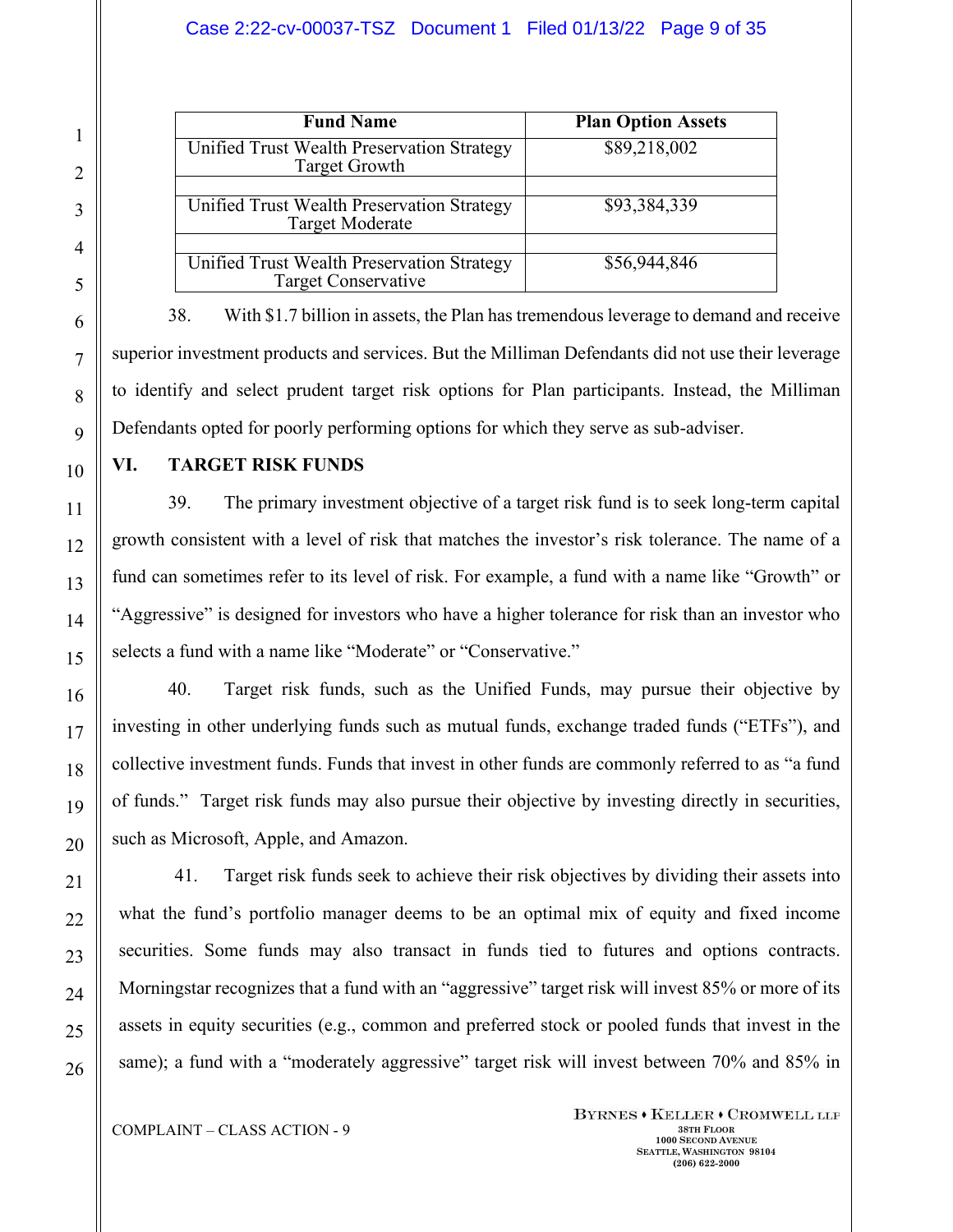### Case 2:22-cv-00037-TSZ Document 1 Filed 01/13/22 Page 10 of 35

equity securities; and a fund with a "moderate" target risk will invest between 50% and 70% in equity securities.

42. The equity allocation is intended to provide exposure to a specific market segment. Typically, those segments include U.S. large- and small-capitalization companies and international (non-U.S.) developed and emerging markets. The portfolio manager's aim should be to build a portfolio that provides exposure to factors commonly tied to a stock's potential for enhanced riskadjusted returns relative to the market. Those factors include, but are not limited to, value, quality, momentum, size, and low volatility.

43. The fixed income allocation is intended to provide diversified exposure across a wide range of market sectors, including U.S. government obligations, corporate bonds, other U.S. aggregate bond sectors (including mortgage- and asset-backed securities), and emerging market and international fixed income issues. The portfolio manager's aims should be to provide broadly diversified fixed income exposure and construct a portfolio to enhance issuer diversification and liquidity.

44. A fund's portfolio manager adjusts their allocations among investments and asset classes based on their analysis of various market conditions. Factors that a portfolio manager may consider include, but are not limited to, market trends, perceived risk, their outlook for a given market capitalization, and the underlying funds' performances in various market conditions.

45. Without distinctions in portfolio holdings, all target risk funds would own identical investment portfolios and have nearly identical investment performance. Artful asset allocation and superior investment selection are the skills that drive investment performance and distinguish the better performing target risk funds from the underperforming ones. Bad asset allocation and poor investment selection are what drive underperformance.

### **VII. THE UNIFIED TARGET RISK FUNDS**

46. The Unified Funds were launched in November 2012 as a series of risk-based asset allocation funds that are offered exclusively for defined contribution and defined benefit plans.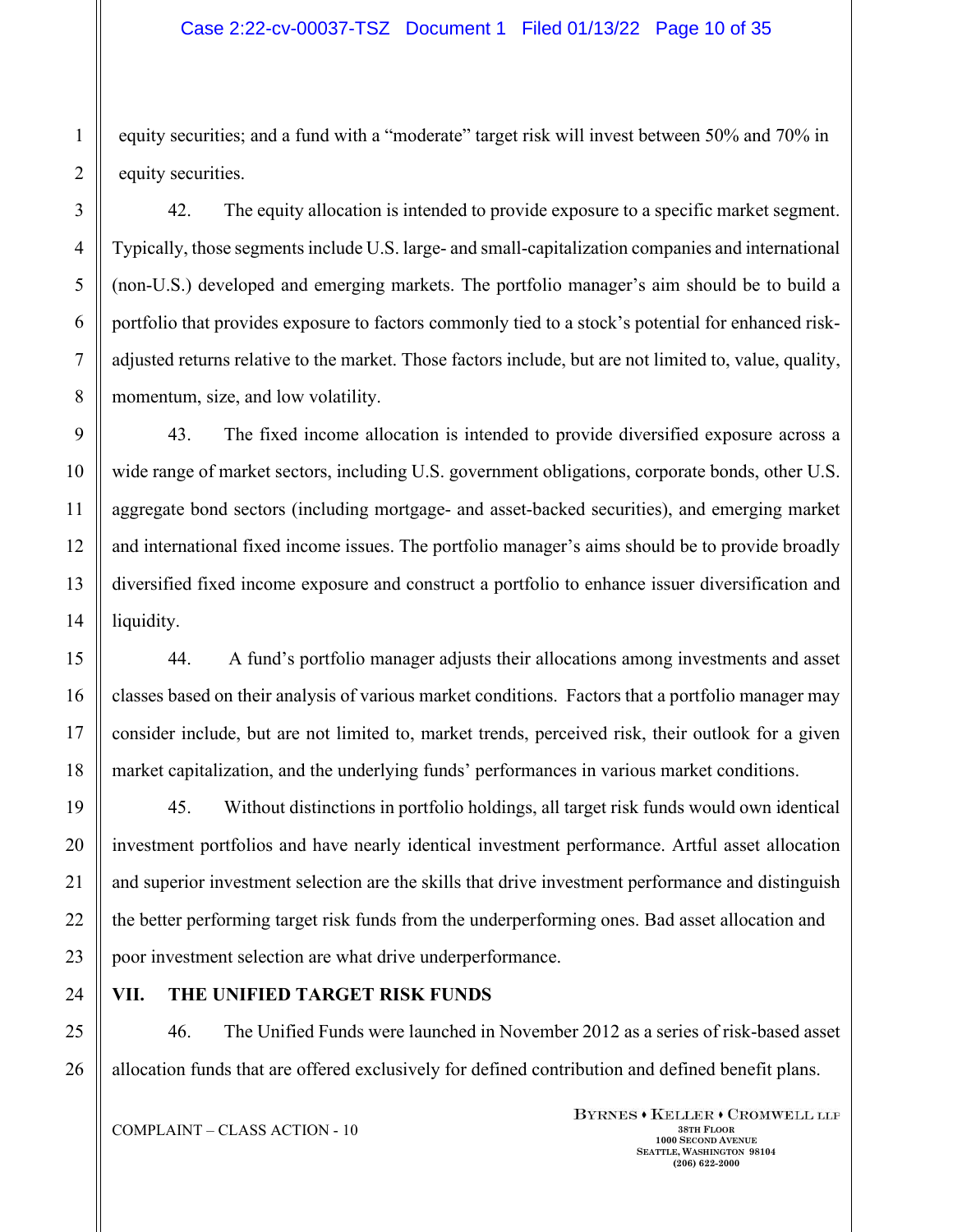47. In 2013, Milliman selected the Aggressive Fund, the Moderate Fund, and the Conservative Fund as three investment options for Plan participants. They are the only options in the Plan that give participants the ability to invest using specific target risk strategies. In other words, Plan participants who want to pursue a target risk investment strategy have no choice other than to invest in one of the Unified Funds.

48. Further, as noted above, the Unified Funds are sub-advised by Milliman's investment adviser affiliate, Milliman Financial Risk Management LLC.

49. Like nearly all target risk funds, each Unified Fund is structured as a pooled investment fund.

50. Additionally, the portfolio manager of each Unified Fund elects not to invest directly in individual securities but instead invests in other pooled funds such as equity funds, bond funds, money market funds, or funds that deal in derivatives contracts. The underlying funds in turn invest in a combination of individual investments to offer exposure to a mix of asset classes such as U.S. stocks (large-caps as well as small-caps), international stocks, U.S. bonds, international bonds, cash-like securities, and options and futures contracts.

### **VIII. THE UNIFIED FUNDS' BENCHMARKS**

#### **A. Three Independently Managed Funds Within the Unified Funds' Peer Universe and the Morningstar Target Risk Indexes Are Meaningful Benchmarks**

51. As explained more fully below, Plaintiff identifies as meaningful benchmarks three independently managed target risk funds that are grouped together with each of the Unified Funds in the same peer universe known as a Morningstar Category, and a representative Morningstar Target Risk Index (e.g., aggressive, moderately aggressive, moderate) that corresponds to the target risk of each Unified Fund.

52. Moreover, according to Morningstar, each Morningstar Target Risk Index listed herein is the index preferred by Unified Trust Company as the benchmark for the Unified Funds.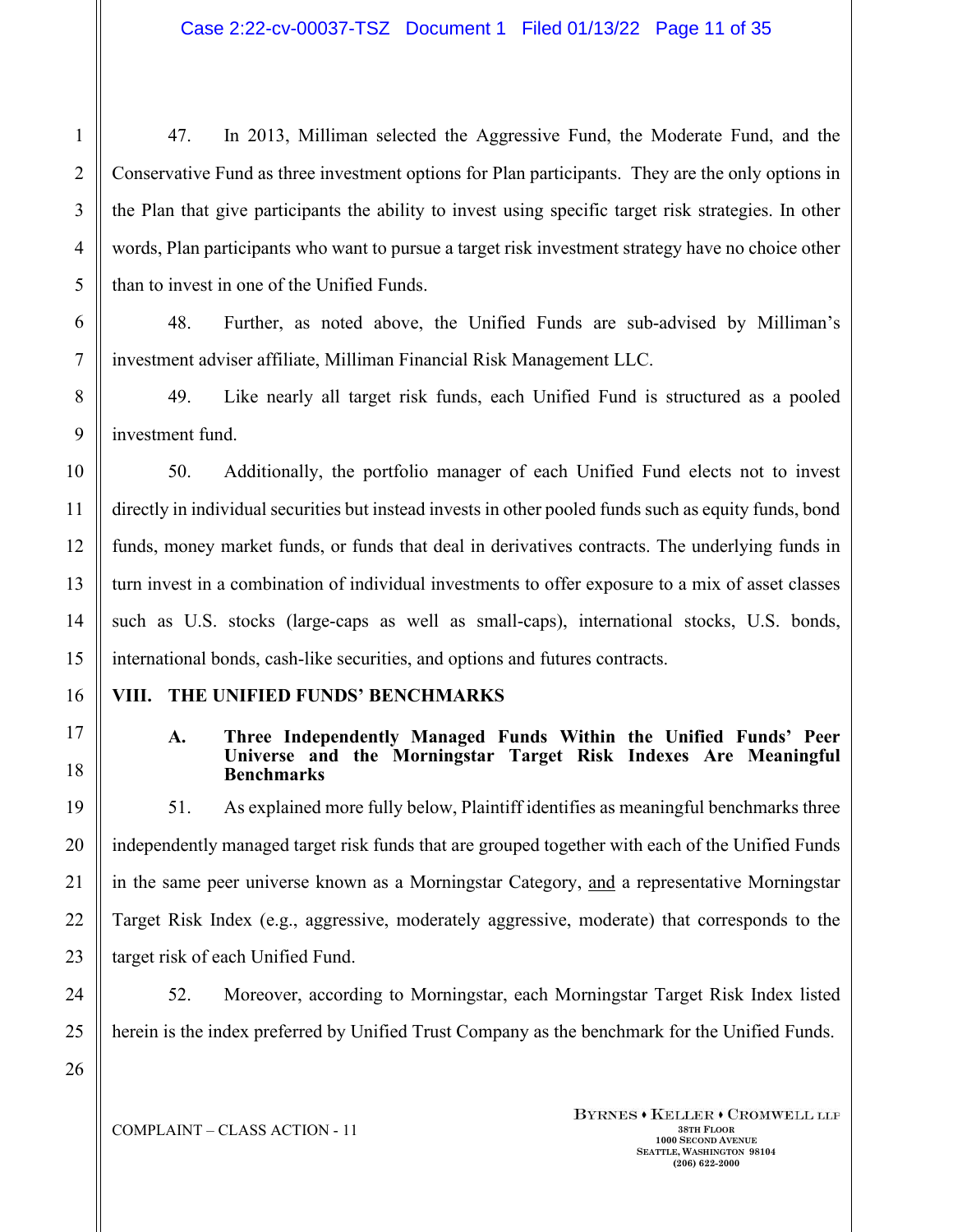53. As the benchmarks preferred by Unified Trust Company itself, the Morningstar Target Risk Indexes are the proper benchmarks to use as comparators that establish the substantial underperformance of the Unified Funds and related breach of fiduciary duty by Defendants.

54. Accordingly, each of these benchmarks provide a sound basis for comparison to its corresponding Unified Fund.

**B. Portfolio Analysis is the Key to Morningstar Peer Universe Categories**

55. Target risk funds that Morningstar has classified as being in the same peer universe as its corresponding Unified Fund are embodied in what it calls a "Morningstar Category."

56. Funds within a Morningstar Category make for sound comparators because Morningstar selects funds for a Morningstar Category using a proprietary classification methodology that compares funds based on their underlying portfolio holdings. To belong in the same Morningstar Category, Morningstar requires that each fund must have comparable underlying portfolio holdings dating back at least three years.

57. Morningstar has created the following Morningstar Categories for target risk funds based on the amount of their holdings in equity securities:

| <b>Fund Categories</b>                |
|---------------------------------------|
| Morningstar Allocation 85%+ Equity    |
| Morningstar Allocation 70-85% Equity  |
| Morningstar Allocation 50%-70% Equity |

58. Based on its assessment of the Unified Funds' investment portfolios, Morningstar has classified each of the Unified Funds in the following Morningstar Category:

| <b>Fund Name</b>                                                   | <b>Fund's Category</b>             |  |
|--------------------------------------------------------------------|------------------------------------|--|
| Unified Trust Wealth Preservation<br><b>Strategy Target Growth</b> | Morningstar Allocation 85%+ Equity |  |
| Unified Trust Wealth Preservation                                  | Morningstar Allocation 70-85%      |  |
| <b>Strategy Target Moderate</b>                                    | <b>Equity Allocation</b>           |  |
| Unified Trust Wealth Preservation                                  | Morningstar Allocation 50-70%      |  |
| <b>Strategy Target Conservative</b>                                | Equity                             |  |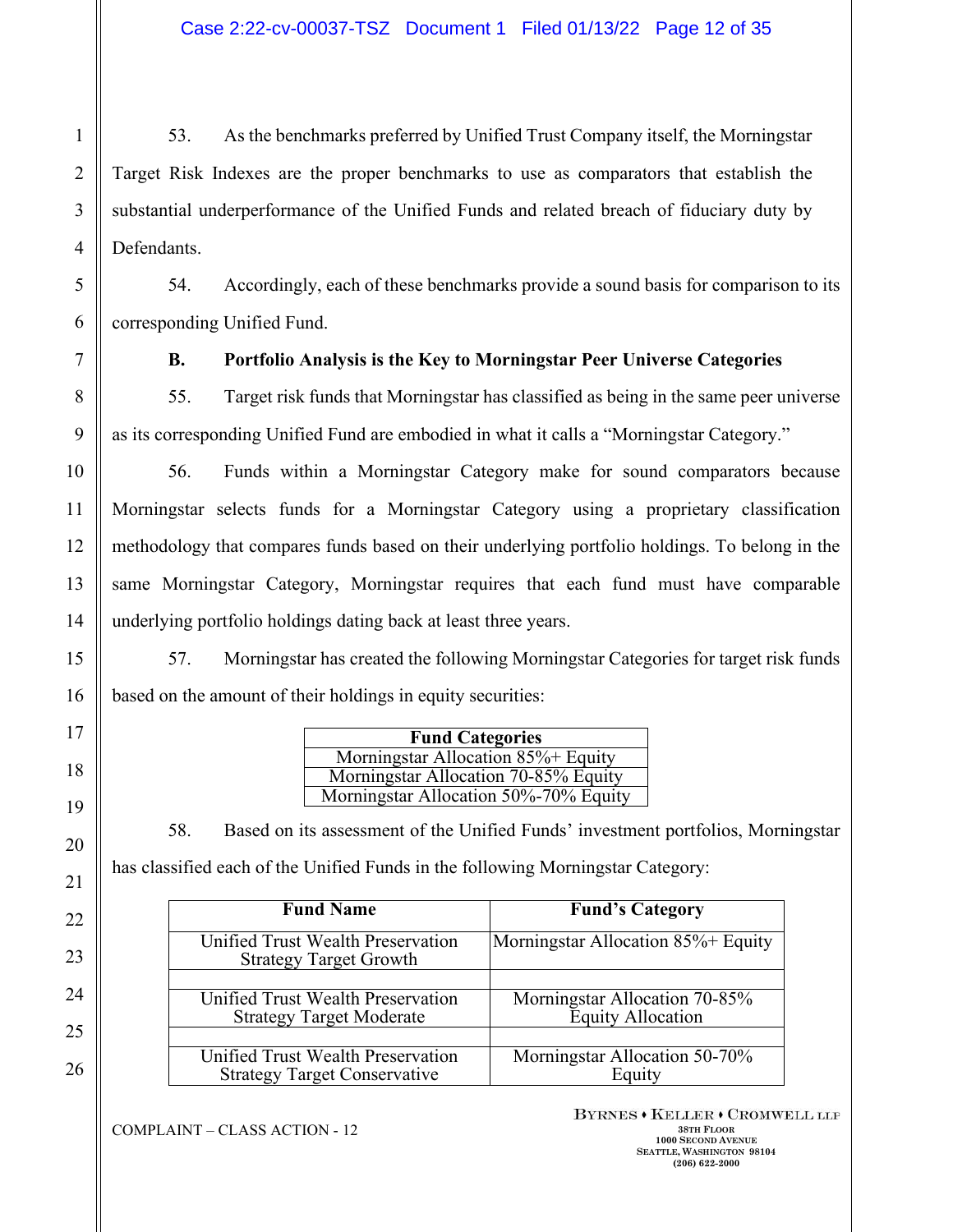59. The Morningstar Categories listed in the table above also match the same asset class categories that the Milliman Plan has assigned to the Unified Funds.

60. Within these three Morningstar Categories are hundreds of funds available to the Plan that offer the same risk profiles as the Unified Funds (e.g., aggressive, moderate).

61. A fund's name is not determinative of its Morningstar Category or Morningstar Benchmark Index. Accordingly, Morningstar may assign a fund with "conservative" in its name to a universe of funds that pursue a moderate target risk strategy (e.g., the Unified Trust Wealth Preservation Strategy Target Conservative Fund).

62. More specifically, given its analysis of each fund's investment objective and the allocation of their underlying investment portfolios, Morningstar has grouped each of the following funds in the same Category as the corresponding Unified Fund (hereinafter, the "Comparator Funds"), as follows:

| Morningstar Allocation $-85\% +$ Equity           |
|---------------------------------------------------|
| <b>Associated Aggressive Growth Life Stage</b>    |
| <b>Associated ASAP Growth Strategy</b>            |
| Transamerica Long Horizon - CTF                   |
|                                                   |
| Morningstar Allocation - 70-85% Equity            |
| <b>Alerus Moderate Growth Institutional</b>       |
| <b>Associated Conservative Growth Life Stage</b>  |
| <b>State Street Aggressive Strategic Balanced</b> |
| Securities Lending Fund Class I                   |
|                                                   |
| Morningstar Allocation - 50-70% Equity            |
| Alerus Conservative Growth Institutional          |
| <b>Associated Growth Balanced Life Stage</b>      |
| Benefit FCI Life Strategy Growth Class B          |

63. Like their corresponding Unified Fund, each of the Comparator Funds is available for inclusion in the Plan. Like their corresponding Unified Fund, each is a target risk fund organized as a collective investment trust and structured as a fund of funds, with each investing primarily in other funds such as mutual funds, ETFs, and collective investment funds.

64. Like its corresponding Unified Fund, each of the Comparator Funds invest in a diversified portfolio comprised primarily of investments from different market sectors, including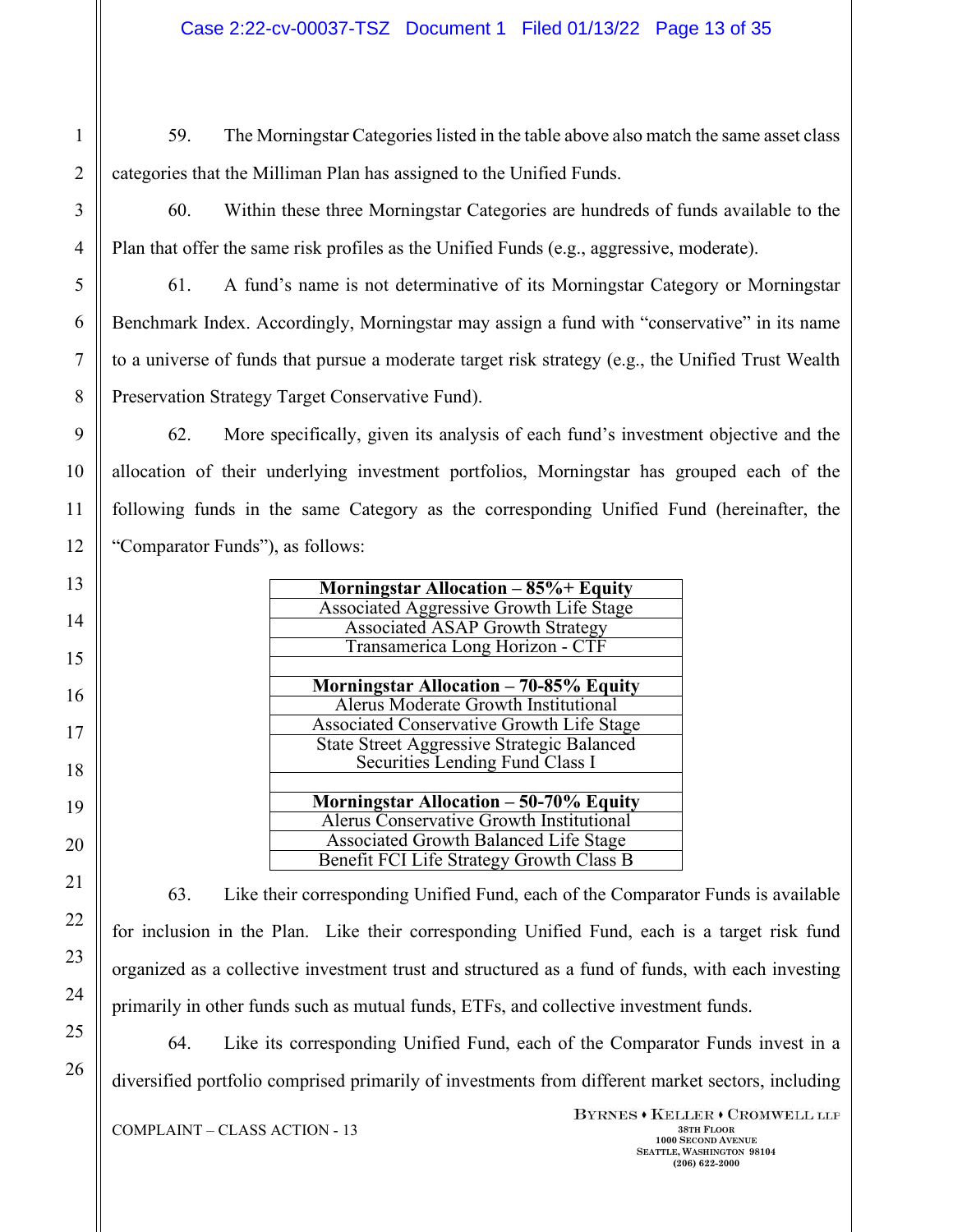U.S. and international large- and small-cap stocks, U.S. and international bonds, and cash.

65. Based on the similarities of the Comparator Funds' structures, the Milliman Plan's recognition of each Morningstar Category as the appropriate category for the Unified Funds, and Morningstar's inclusion of each of the Comparator Funds in the same Morningstar Category as each corresponding Unified Fund, the Comparator Funds represent meaningful comparators.

### **C. Morningstar Identifies the Morningstar Target Risk Indexes as Benchmarks**

66. Morningstar has created benchmark indexes against which to compare the investment performance of any given fund. It assigns a fund to a benchmark index based on the Morningstar Category to which the fund is assigned.

67. The following Morningstar Target Risk Indexes are meaningful benchmarks because Morningstar has identified these indexes as the benchmarks with which to compare the investment performance of each Unified Fund:

| <b>Fund Name</b>                           | <b>Morningstar's Category</b><br><b>Benchmark</b> |
|--------------------------------------------|---------------------------------------------------|
| Unified Trust Wealth Preservation Strategy | Morningstar Aggressive Target Risk                |
| <b>Target Growth</b>                       | Index                                             |
| Unified Trust Wealth Preservation Strategy | Morningstar Moderately Aggressive                 |
| <b>Target Moderate</b>                     | Target Risk Index                                 |
| Unified Trust Wealth Preservation Strategy | Morningstar Moderate Target Risk                  |
| <b>Target Conservative</b>                 | Index                                             |

68. In addition, according to Morningstar, the Unified Trust Company —the investment manager for the Unified Funds —prefers the Morningstar Target Risk Indexes listed above as the benchmark for the Unified Funds.

69. Furthermore, Morningstar measures each Unified Fund and their Comparator Funds against these same Morningstar benchmarks.

70. By identifying these benchmarks, including the benchmark preferred by the Unified Funds' own investment manager, Plaintiff has identified meaningful benchmarks that provide a sound basis of comparison to the Unified Funds as well as reveal and confirm the substantial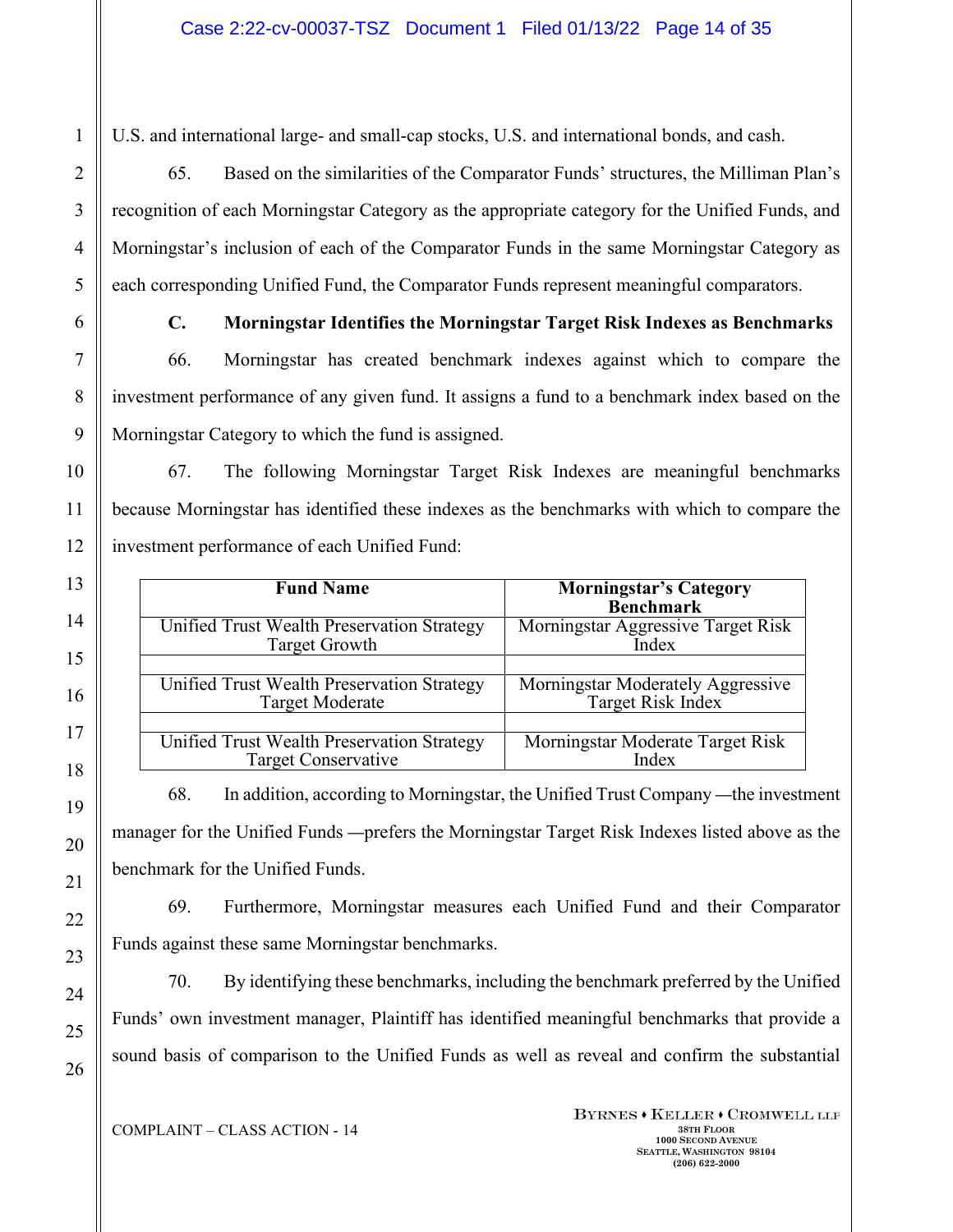underperformance of the Funds.

# **IV. MILLIMAN BREACHES**

## **A. The Milliman Defendants Imprudently Retained the Unified Funds**

71. The Milliman Defendants first selected and included the Unified Funds in the Plan during 2013. By the end of 2013, Plan participants had invested over \$180 million in the three Unified Funds.

72. Notably, according to DOL filings, by the end of 2013, the Plan was the sole investor in the Moderate and Conservative Funds and comprised about 97% of the assets of the Aggressive Fund.

73. Post-selection, the Milliman Defendants were required by law to monitor the funds with the skill of a prudent expert to determine whether their investment performance remains in line with a meaningful investment index and funds within a recognized peer universe.

74. For a prudent fiduciary, investment options that, on average, underperform their benchmarks or peer universe over rolling 3- or 5-year periods are candidates for removal. Typically, such guidelines are outlined in a plan's investment policy statement or in a pension consultant's recommendations.

75. Had the Milliman Defendants fulfilled their duty with the care and skill of a prudent fiduciary, they would have seen in real-time that the Aggressive Fund, the Moderate Fund, and the Conservative Fund had significantly underperformed their Comparator Funds for at least three years prior to the commencement of the Class Period.

76. In the three-year period from 2013 through 2015, the poor performance of the three Unified Funds cost the Plan and its participants over \$20 million in lost retirement savings when compared to what they would have earned in one or more of the Comparator Funds.

77. Any fiduciary properly monitoring the Plan would have seen that the poor performance warranted the selection of a new target risk options.

1

## $COMPLANT - CLASS$   $ACTION - 15$  38TH **FLOOR**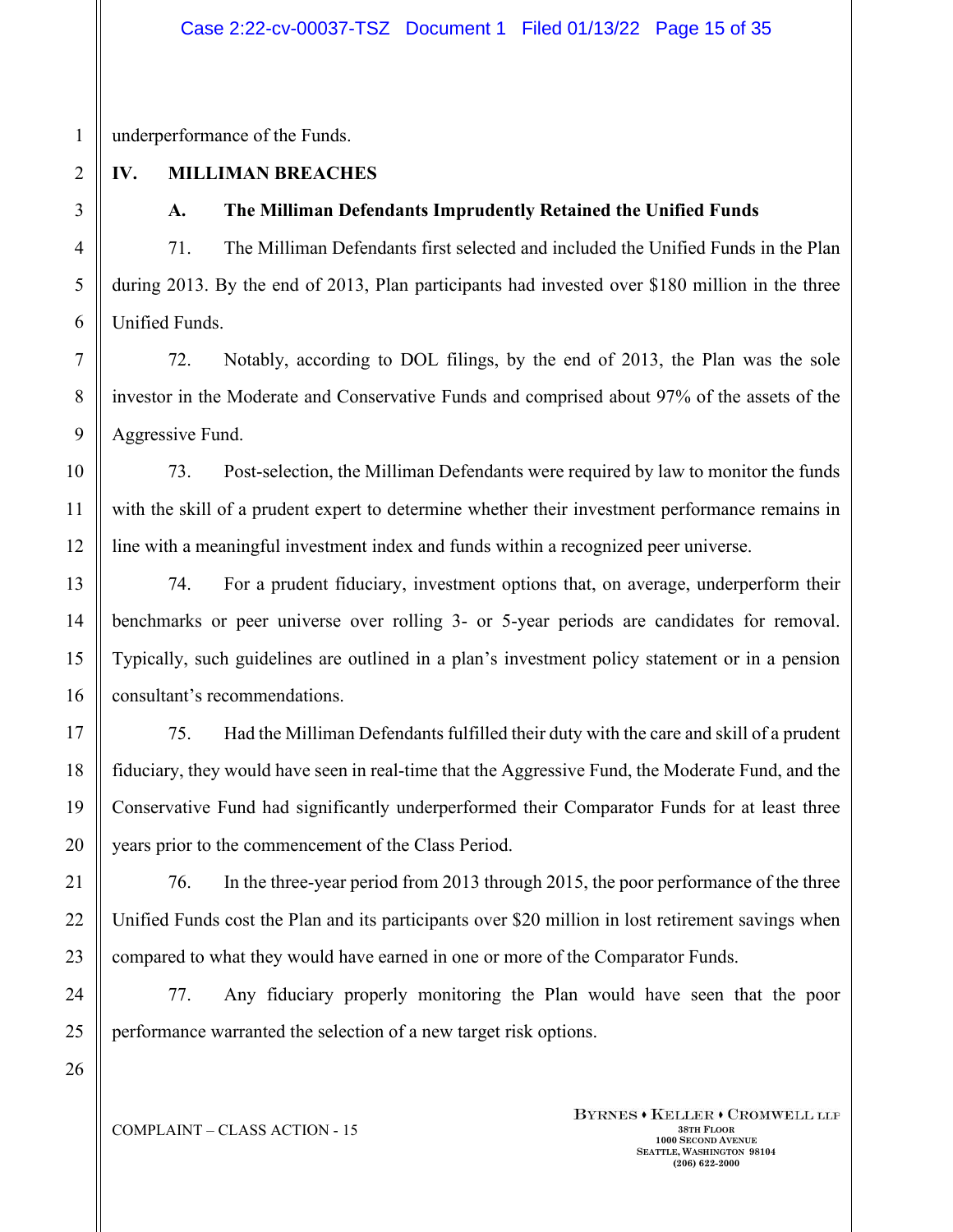78. Despite the financial rout, Milliman continued its commitment to the Unified Funds. For reasons that defy any prudent explanation, Milliman failed to replace any of the Unified Funds with any one of the many prudent alternatives.

79. Not unexpectedly, each Unified Fund has continued to languish at the bottom of its respective peer universe, capping nearly a decade of continuous poor performance.

80. **Tables 1.a, 2.a, and 3.a** below demonstrate the underperformance of each Unified Fund compared to the Morningstar Target Risk Indexes and the Comparator Funds for the threeyear period prior to the Class Period, i.e., from January 1, 2013, through December 31, 2015.

81. **Tables 1.b, 2.b, and 3.b** below demonstrate the underperformance of each Unified Fund compared to Morningstar Target Risk Indexes and the Comparator Funds on both an annualized and cumulative basis for the Class Period, i.e., from January 1, 2016, through December 31, 2021.

82. Together, **Tables 1.a and 1.b, 2.a and 2.b, and 3.a and 3.b** demonstrate that the substantial underperformance of the Unified Funds relative to meaningful benchmarks has persisted for a nine-year period – nearly a decade of unabated imprudence.

83. **Tables 1.c., 2.c, and 3.c** below quantify how Milliman's decision to retain the Unified Funds squandered millions of dollars of Plan participants' retirement savings. Plaintiff demonstrates the monetary impact of Milliman's decision by showing how the growth of an investment in each Unified Fund compares to the growth of the same investment in the respective Comparator Funds from January 1, 2016, through December 31, 2021.

84. All the data presented in each of the Tables in this Complaint was available in realtime to the Milliman Defendants throughout the Class Period.

85. The Comparator Funds listed in each of the Tables below are managed by reputable banks and investment advisers and are available to all large retirement plans, including Milliman's Plan. The Milliman Defendants would not have had to scour the market to find them. On the

1

2

3

4

5

6

7

8

9

10

11

12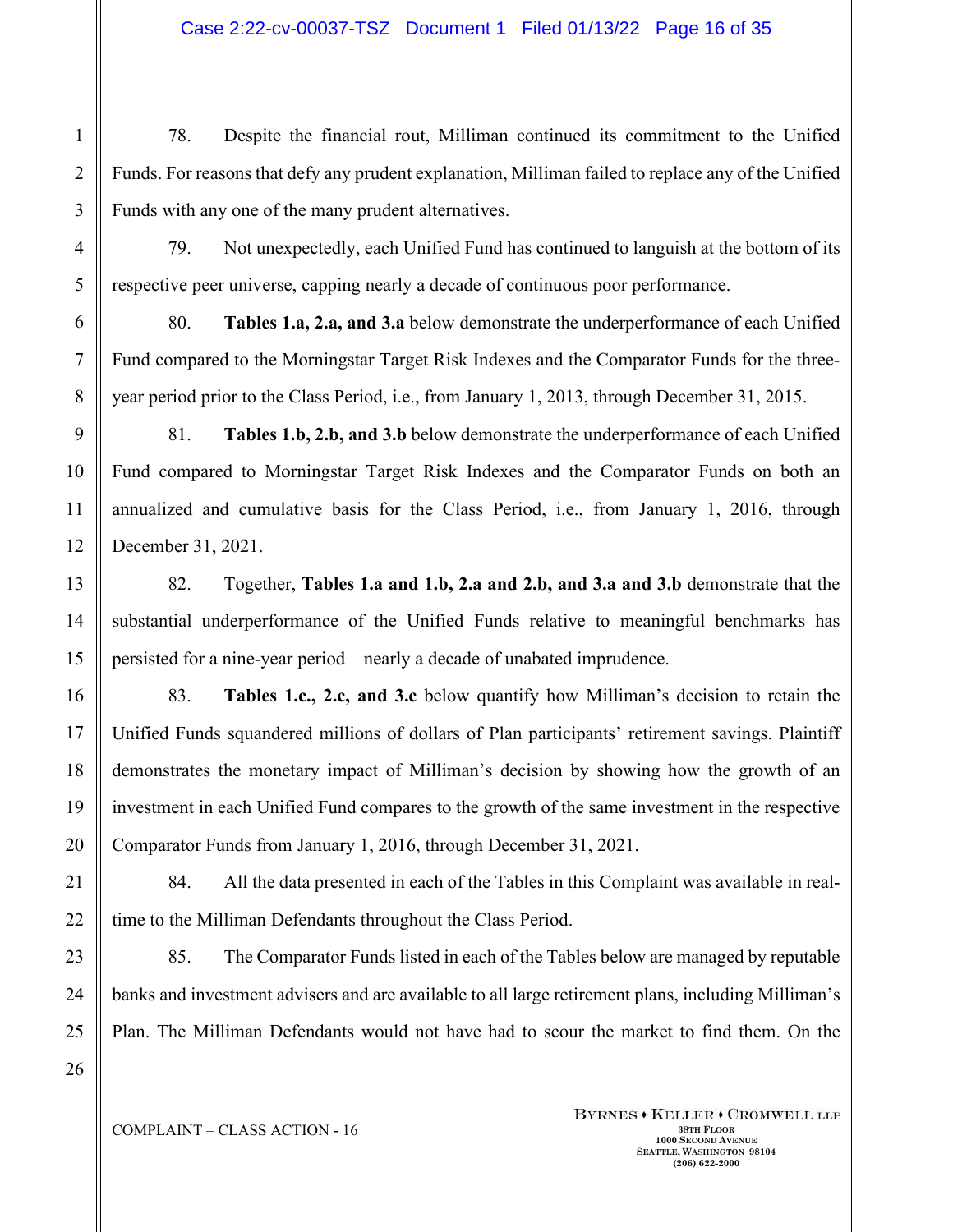contrary, the Unified Funds' performance was so bad that the Milliman Defendants likely would have had to scour the market to find offerings as poorly performing as the Unified Funds.

86. The overall depth of the Unified Funds' underperformance raises a plausible inference that Milliman's monitoring process was tainted by a lack of competency and/or complete failure of effort.

87. Plaintiff did not have knowledge of all material facts necessary to understand that the Milliman Defendants breached their fiduciary duties until shortly before filing this Complaint. Further, Plaintiff does not have actual knowledge of the specifics of the Defendants' decisionmaking processes with respect to the Plan, including the processes for selecting, monitoring, and removing Plan investments, because this information is solely within the possession of the Defendants at present. For purposes of this Complaint, Plaintiff has drawn reasonable and plausible inferences regarding these processes based upon the facts alleged in this Complaint.

### **1. Aggressive Fund**

88. Since its introduction to the Plan in 2013, the Aggressive Fund's underperformance has undermined the retirement savings of Plan participants. **Table 1.a** below illustrates three years of underperformance from January 1, 2013, through December 31, 2015, relative to the Morningstar benchmark and the Comparator Funds.

### **Table 1.a**

| <b>Investment Name</b>                   | <b>Cumulative Return</b> | <b>Annualized Return</b> |
|------------------------------------------|--------------------------|--------------------------|
| Unified Trust Wealth Preservation        | 19.02%                   | 5.98%                    |
| Strategy - Growth I                      |                          |                          |
|                                          |                          |                          |
| <b>Associated Aggressive Growth Life</b> | 34.42%                   | 10.37%                   |
| Stage                                    |                          |                          |
|                                          |                          |                          |
| <b>Associated ASAP Growth Strategy</b>   | 37.29%                   | 11.14%                   |
|                                          |                          |                          |
| Transamerica Long Horizon - CTF          | 37.03%                   | 11.08%                   |
|                                          |                          |                          |
| Morningstar Aggressive Target Risk       | 27.54%                   | 8.45%                    |
| Index                                    |                          |                          |

BYRNES . KELLER . CROMWELL LLP **1000 SECOND AVENUE SEATTLE, WASHINGTON 98104 (206) 622-2000**

21

22

23

24

25

26

1

2

3

4

5

6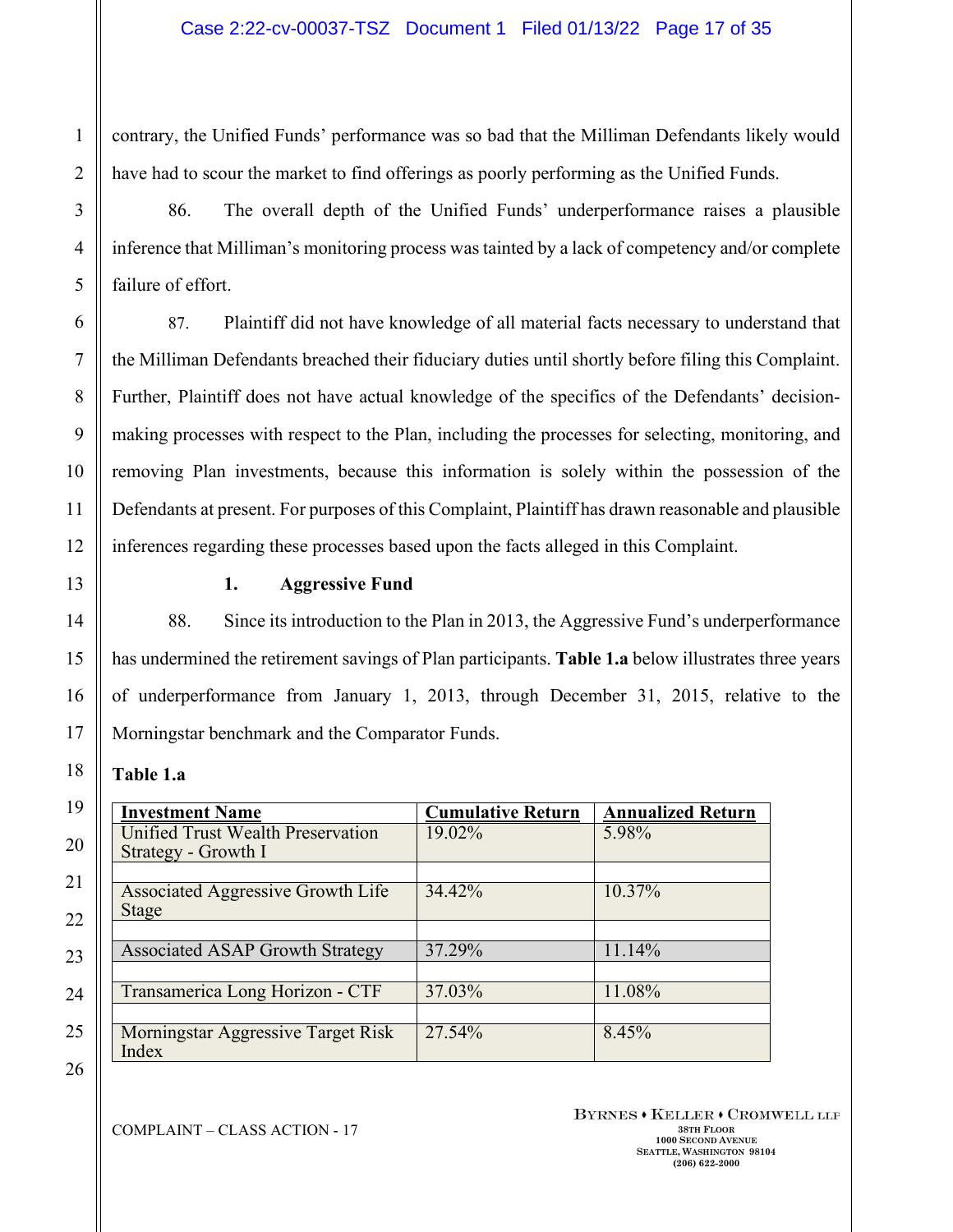89. Any fiduciary monitoring the Plan would have used the Morningstar Aggressive Target Index and Comparator Funds listed in **Table 1.a** as benchmarks for the performance of the Aggressive Fund. At the end of the three-year period, the Milliman Defendants would have seen that the Aggressive Fund had underperformed its benchmark every single year for a cumulative total of 8.5%. Comparing the best performing fund among the Comparator Funds, the fiduciaries would have seen that the Aggressive Fund's cumulative underperformance exceeded 18%. Despite this dreadful underperformance, the Milliman Defendants did not remove the Aggressive Fund from the Plan. Predictably, the fund's underperformance continued throughout the Class Period.

90. **Table 1.b** illustrates the underperformance of the Aggressive Fund from January 1, 2016, through December 31, 2021, on an annualized and cumulative basis relative to Comparator Funds and the Morningstar Benchmark Index. The Aggressive Fund underperformed its category index, the Morningstar Aggressive Risk Index, every single year except 2018, bringing the total to eight of nine years of underperformance relative to its Morningstar benchmark.

**Table 1.b** 

| <b>Investment Name</b>                                              | 2016      | 2017      | 2018      | 2019      | 2020       | 2021      | <b>Cumulative</b> |
|---------------------------------------------------------------------|-----------|-----------|-----------|-----------|------------|-----------|-------------------|
| <b>Unified Trust</b><br>Wealth<br>Preservation<br>Strategy - Growth | 4.92%     | 20.16%    | $-6.18%$  | 18.16%    | 6.10%      | 15.87%    | 71.80%            |
|                                                                     |           |           |           |           |            |           |                   |
| Associated<br>Aggressive<br>Growth Life Stage                       | 8.78%     | 22.85%    | $-6.72%$  | 27.94%    | 24.45%     | 17.47%    | 133.17%           |
| $+/-$ Unified<br>Growth                                             | $-3.86\%$ | $-2.69%$  | $+0.54%$  | $-9.78%$  | $-18.35\%$ | $-1.60\%$ | $-61.37\%$        |
| <b>Associated ASAP</b><br>Growth Strategy                           | 8.59%     | 23.27%    | $-6.58\%$ | 27.11%    | 23.23%     | 18.14%    | 131.40%           |
| $+/-$ Unified<br>Growth                                             | $-3.67\%$ | $-3.11\%$ | $-0.40%$  | $-8.95\%$ | $-17.13%$  | $-2.27%$  | $-59.60\%$        |
|                                                                     |           |           |           |           |            |           |                   |
| Transamerica<br>Long Horizon -<br><b>CTF</b>                        | 8.23%     | 20.01%    | $-8.03\%$ | 26.31%    | 22.77%     | 16.96%    | 116.65%           |

 $COMPLANT - CLASS$   $ACTION - 18$  38TH **FLOOR** 

BYRNES . KELLER . CROMWELL LLP

**1000 SECOND AVENUE SEATTLE, WASHINGTON 98104 (206) 622-2000**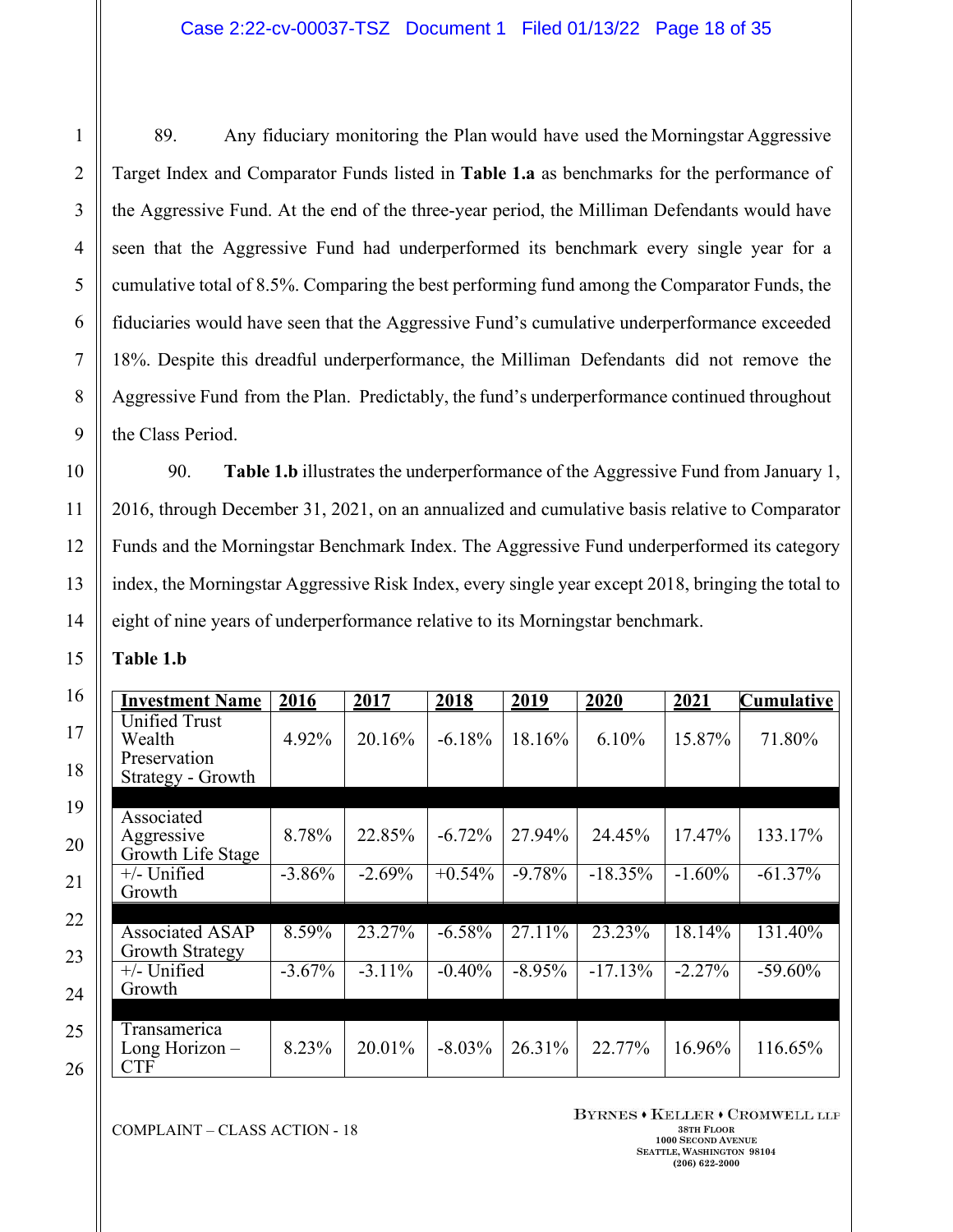### Case 2:22-cv-00037-TSZ Document 1 Filed 01/13/22 Page 19 of 35

| <b>Investment Name</b>   | 2016      | 2017     | 2018      | 2019     | 2020      | 2021      | <b>Cumulative</b> |
|--------------------------|-----------|----------|-----------|----------|-----------|-----------|-------------------|
| $+/-$ Unified            | $-3.31\%$ | $+0.15%$ | $-1.85%$  | $-8.15%$ | $-16.67%$ | $-1.09\%$ | $-34.85%$         |
| Moderate                 |           |          |           |          |           |           |                   |
|                          |           |          |           |          |           |           |                   |
| Morningstar              |           |          |           |          |           |           |                   |
| <b>Aggressive Target</b> | 11.33%    | 21.95%   | $-8.17\%$ | 25.91%   | 13.26%    | 17.30%    | 108.56%           |
| Risk Index               |           |          |           |          |           |           |                   |
| $+/-$ Unified            | $-6.41%$  | $-0.79%$ | $+1.99\%$ | $-7.75%$ | $-7.16%$  | $-1.43%$  | $-36.76%$         |
| Aggressive               |           |          |           |          |           |           |                   |

91. When compared to the investment performance of its peers within the Allocation-85%+ Equity Funds universe, the breadth of the Aggressive Fund's underperformance is a stunning if not a complete failure of Milliman's fiduciary process. Based on Morningstar data, as of December 31, 2021, the Aggressive Fund performed worse than 90% of all peer funds over the preceding 5-year period, worse than 95% of all peer funds over the preceding 3-year period, and worse than 82% of all peer funds over the preceding 1-year period. Because none of the Unified Funds has been in existence for ten years, Morningstar's ten-year rankings are not yet available. However, given the Aggressive Fund's dreadful 1-year and 3-year rankings, once Morningstar releases its ten-year rankings in 2022, it is highly likely the Fund will finish in the bottom 80<sup>th</sup> or 90th percentile among its peers for the ten-year period.

92. During the Class Period, the assets of the Aggressive Fund averaged approximately \$75 million. **Table 1.c** demonstrates the financial significance of this underperformance by showing the growth of \$75 million invested in the Aggressive Fund as compared to the growth of \$75 million invested in each of the Comparator Funds from January 1, 2016, through December 31, 2021.

### **Table 1.c**

| <b>Investment Name</b>       | <b>Cumulative Return</b> | <b>Annualized Return</b> | <b>Ending Value</b> |
|------------------------------|--------------------------|--------------------------|---------------------|
|                              |                          |                          |                     |
| Unified Trust Wealth         | 71.80%                   | 9.44%                    | \$128.8 million     |
| Preservation Strategy -      |                          |                          |                     |
| Growth                       |                          |                          |                     |
|                              |                          |                          |                     |
| <b>Associated Aggressive</b> | 133.17%                  | 15.15%                   | \$174.8 million     |
| Growth Life Stage            |                          |                          |                     |
|                              |                          |                          |                     |

 $COMPLANT - CLASS$   $ACTION - 19$  38TH **FLOOR** 

BYRNES . KELLER . CROMWELL LLP **1000 SECOND AVENUE SEATTLE, WASHINGTON 98104 (206) 622-2000**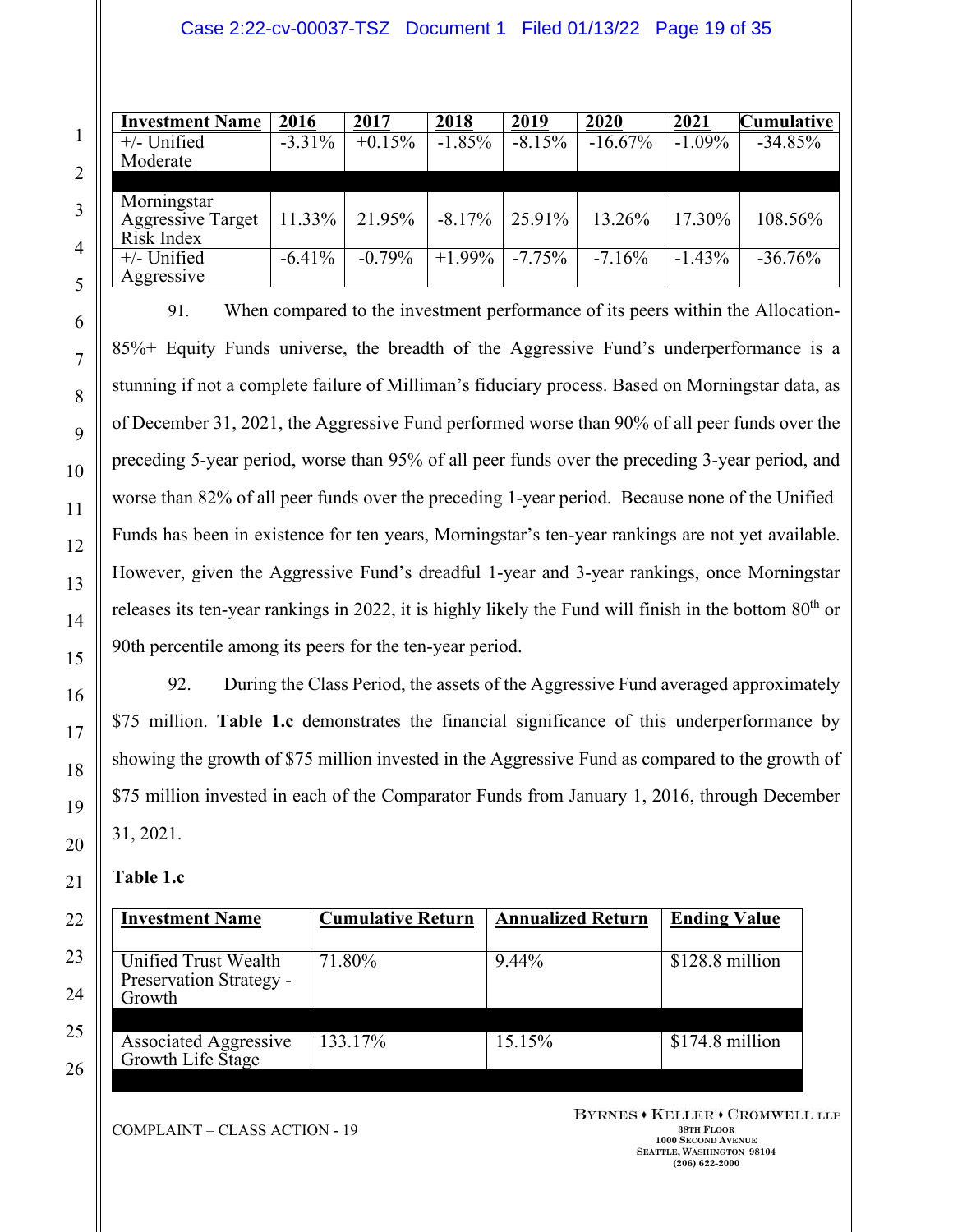### Case 2:22-cv-00037-TSZ Document 1 Filed 01/13/22 Page 20 of 35

| <b>Investment Name</b>                           | <b>Cumulative Return</b> | <b>Annualized Return</b> | <b>Ending Value</b>                      |
|--------------------------------------------------|--------------------------|--------------------------|------------------------------------------|
| <b>Associated ASAP</b><br><b>Growth Strategy</b> | 131.40%                  | 15.01%                   | 173.5 million                            |
| Transamerica Long<br>Horizon - CTF               | 116.65%                  | 13.75%                   | \$162.4 million                          |
| Morningstar Aggressive<br>Target Risk Index TR   | 108.56%                  | 13.03%                   | $$1\overline{56.4}$ million <sup>4</sup> |

93. Milliman's failure to remove the Aggressive Fund has cost Plan participants approximately \$46 million when compared to the performance of the best performing fund in the group. *See Tibble v. Edison Int'l*, 2017, No. CV 07-5359, WL 3523737, at \*13 (C.D. Cal. Aug. 16, 2017) ("Among several reasonable and alternative investment strategies, the court should presume that the funds would have been used in the most profitable of these.") (Citation and internal quotation marks omitted).

### **2. Moderate Fund**

94. Since its introduction to the Plan in 2013, the Moderate Fund's underperformance has also undermined the retirement savings of Plan participants. **Table 2.a** below illustrates three years of underperformance from January 1, 2013, leading up to the beginning of the Class Period on December 31, 2015, relative to benchmark indexes and the Comparator Funds.

### **Table 2.a**

| <b>Investment Name</b>                                                               | <b>Cumulative Return</b> | <b>Annualized Return</b> |
|--------------------------------------------------------------------------------------|--------------------------|--------------------------|
| Unified Trust Wealth Preservation Strategy<br>$-Moderate$                            | 20.51%                   | $6.42\%$                 |
| Alerus Moderate Growth Institutional                                                 | 25.39%                   | 7.83%                    |
| Associated Conservative Growth Life Stage                                            | 32.15%                   | 9.74%                    |
| <b>State Street Aggressive Strategic Balanced</b><br>Securities Lending Fund Class I | 37.56%                   | 11.21%                   |
| Morningstar Moderately Aggressive Target<br>Risk Index                               | 23.12%                   | 7.18%                    |

25

<span id="page-19-0"></span>26

1

2

3

4

5

6

7

8

9

10

11

12

13

14

15

16

17

18

19

20

21

22

23

24

<sup>4</sup> For illustrative purposes only. Investors cannot invest directly in an Index.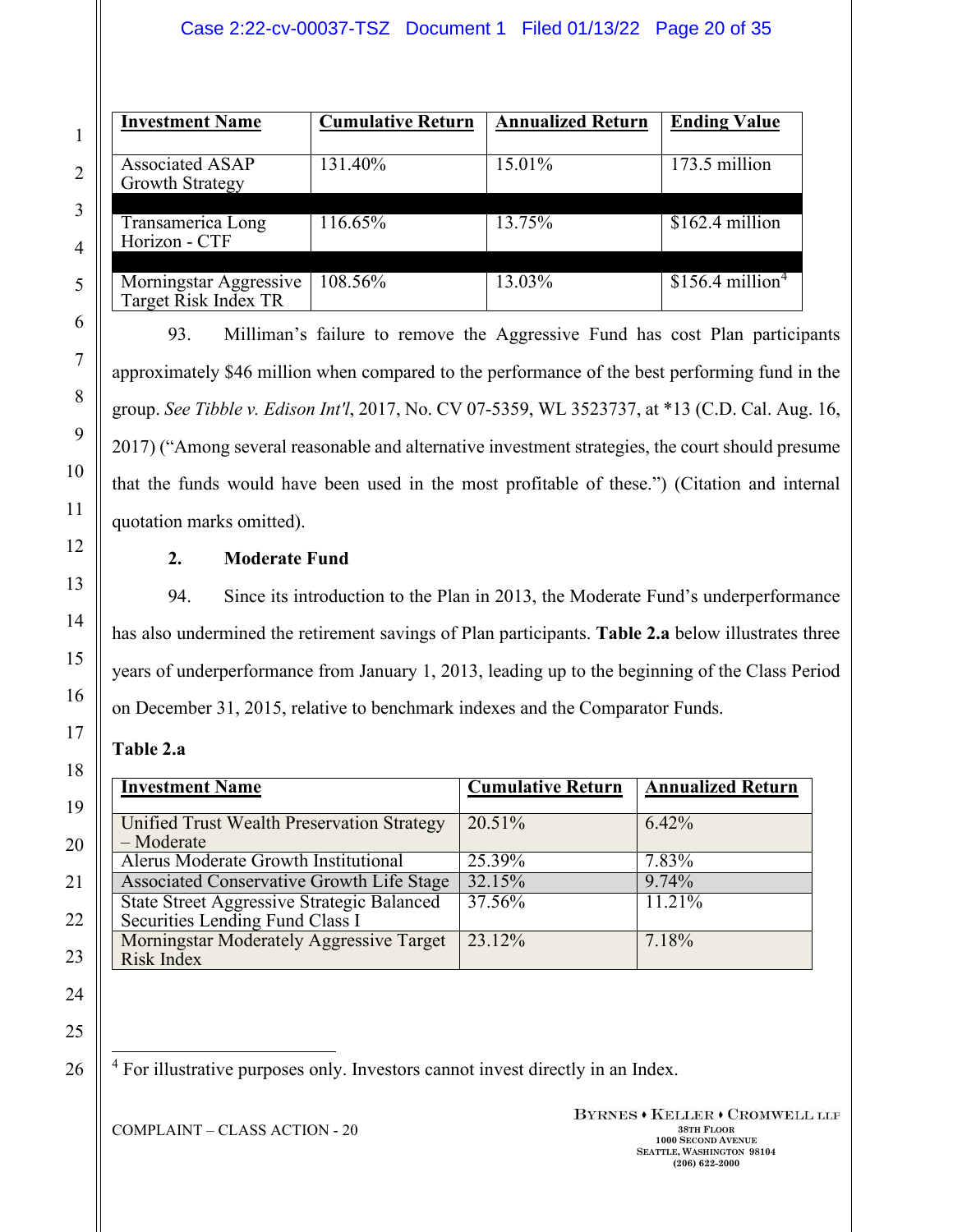95. Any fiduciary monitoring the Plan would have used the Morningstar Moderately Aggressive Target Index and Comparator Funds listed in **Table 2.a** as benchmarks for the performance of the Moderate Fund. At the end of the three-year period, the Milliman Defendants would have seen that the Moderate Fund had underperformed its benchmark every single year for a cumulative underperformance total of 2.6%. Compared to the best performing fund among the Comparator Funds the underperformance exceeded 17%. Despite this dreadful underperformance, the Milliman Defendants did not remove the Moderate Fund from the Plan. Predictably, the fund's underperformance continued throughout the Class Period.

96. **Table 2.b** illustrates the underperformance of the Moderate Fund from January 1, 2016, through December 31, 2021, on an annualized and cumulative basis relative to Comparator Funds and the Morningstar Benchmark Index. Like the Aggressive Fund, the Moderate Fund underperformed its category index, the Morningstar Moderately Aggressive Risk Index, every single year except 2018, which represents eight of nine years of underperformance relative to its Morningstar benchmark. Furthermore, the differences in annual performance are even more pronounced when viewed on a cumulative basis compounded over time.

| <b>Table 2.b</b> |  |
|------------------|--|
|------------------|--|

| <b>Investment</b><br><b>Name</b>                                         | 2016     | 2017     | 2018      | 2019     | 2020      | 2021     | <b>Cumulative</b> |
|--------------------------------------------------------------------------|----------|----------|-----------|----------|-----------|----------|-------------------|
| <b>Unified Trust</b><br>Wealth<br>Preservation<br>Strategy -<br>Moderate | 6.27%    | 17.24%   | $-5.42%$  | 19.63%   | 8.15%     | 13.94%   | 73.70%            |
| Alerus Moderate<br>Growth<br>Institutional                               | 9.53%    | 15.54%   | $-6.37\%$ | 21.51%   | 15.62%    | 14.75%   | 91.00%            |
| $+/-$ Unified<br>Moderate                                                | $-3.26%$ | $+1.70%$ | 0.95%     | $-1.88%$ | $-7.47\%$ | $-0.81%$ | $-17.30\%$        |
| Associated<br>Conservative<br>Growth Life<br><b>Stage</b>                | 7.59%    | 19.00%   | $-4.93\%$ | 22.84%   | 21.27%    | 14.51%   | 107.65%           |

**COMPLAINT** – CLASS ACTION - 21 **38TH FLOOR** 

BYRNES . KELLER . CROMWELL LLP **1000 SECOND AVENUE SEATTLE, WASHINGTON 98104 (206) 622-2000**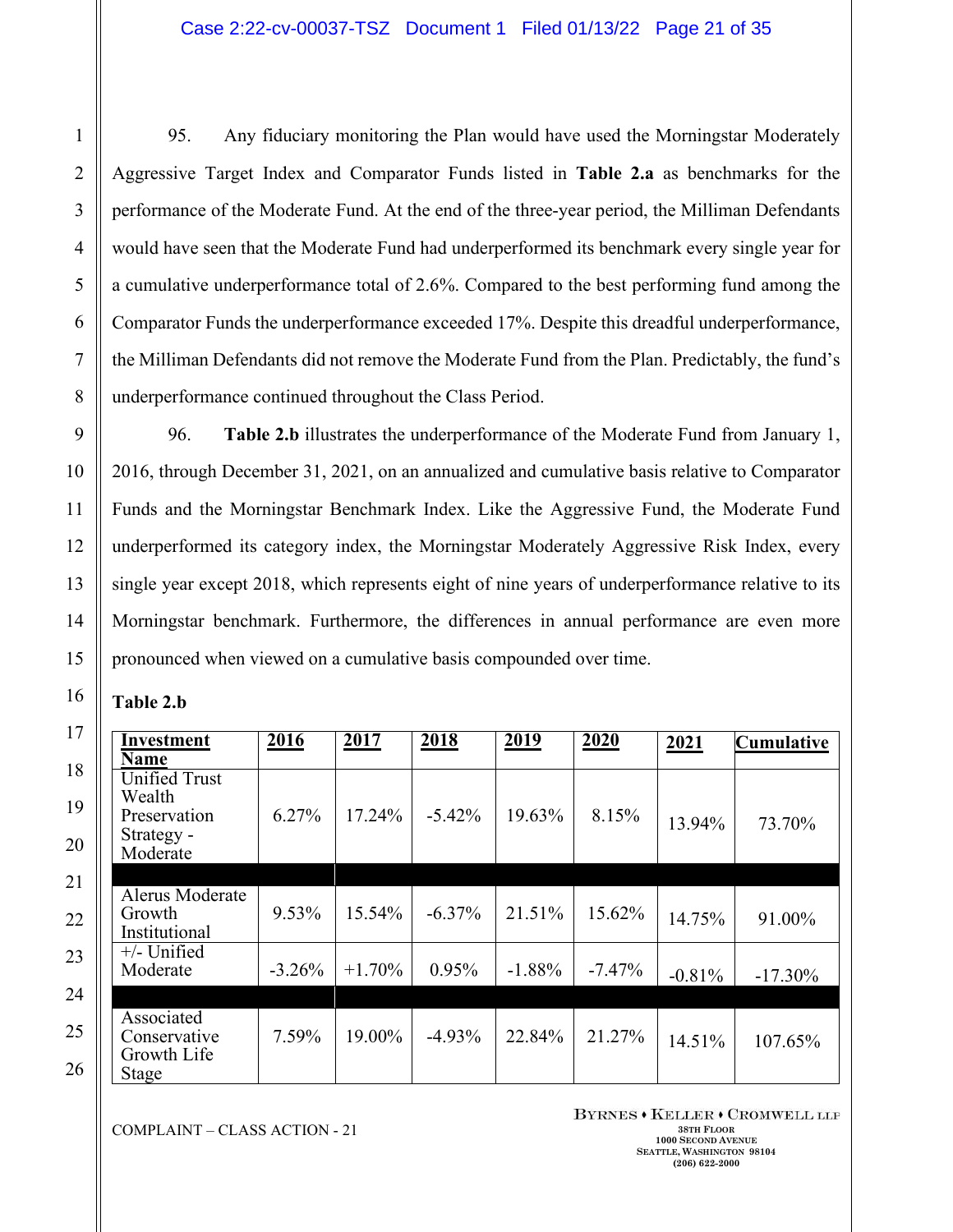### Case 2:22-cv-00037-TSZ Document 1 Filed 01/13/22 Page 22 of 35

| Investment<br><b>Name</b>                                                                                  | 2016      | 2017     | 2018      | <u>2019</u> | 2020      | 2021      | <b>Cumulative</b> |
|------------------------------------------------------------------------------------------------------------|-----------|----------|-----------|-------------|-----------|-----------|-------------------|
| $+/-$ Unified<br>Moderate                                                                                  | $-1.32\%$ | $-1.76%$ | $-0.49%$  | $-3.21\%$   | $-13.12%$ | $-0.57%$  | $-33.95%$         |
| <b>State Street</b><br>Aggressive<br>Strategic<br><b>Balanced</b><br>Securities<br>Lending Fund<br>Class I | 9.85%     | 19.29%   | $-7.33\%$ | 23.93%      | 15.25%    | 17.16%    | 103.22%           |
| $+/-$ Unified<br>Moderate                                                                                  | $-3.58\%$ | $-2.05%$ | $+1.91%$  | $-4.30\%$   | $-7.1\%$  | $-3.22\%$ | $-29.52%$         |
| Morningstar<br>Mod Aggressive<br>Target Risk<br>Index                                                      | 10.21%    | 18.89%   | $-6.74%$  | 22.95%      | 13.51%    | 14.04%    | 94.49%            |
| $+/-$ Unified<br>Moderate                                                                                  | $-3.94\%$ | $-1.65%$ | $+1.32\%$ | $-3.32\%$   | $-5.36\%$ | $-0.10%$  | $-20.79%$         |

97. When compared to the investment performance of its peer within the Allocation-70%-85% Equity Funds universe, the breadth of the Moderate Fund's underperformance exemplifies another complete failure of Milliman's fiduciary process. Based on Morningstar data, as of December 31, 2021, the Moderate Fund performed worse than 70% of peer funds over the preceding 5-year period, worse than 82% of peer funds over the preceding 3-year period, and worse than 77% of all peer funds over the preceding 1-year period. Given the Moderate Fund's poor 1 year and 3-year rankings, once Morningstar releases its ten-year rankings in 2022, it is highly likely the Fund will finish near or in the bottom quartile among its peers for the ten-year period.

98. During the Class Period, the assets of the Moderate Fund averaged approximately \$85 million. **Table 2.c** demonstrates the financial significance of this underperformance by showing the growth of \$85 million invested in the Moderate Fund as compared to the growth of \$85 million invested in each of the Comparator Funds from January 1, 2016, through December 31, 2021.

26

1

2

3

4

5

6

7

8

9

10

11

12

13

14

15

16

17

18

19

20

21

22

23

24

25

**COMPLAINT** – CLASS ACTION - 22 38TH **FLOOR** 

BYRNES . KELLER . CROMWELL LLP **1000 SECOND AVENUE SEATTLE, WASHINGTON 98104 (206) 622-2000**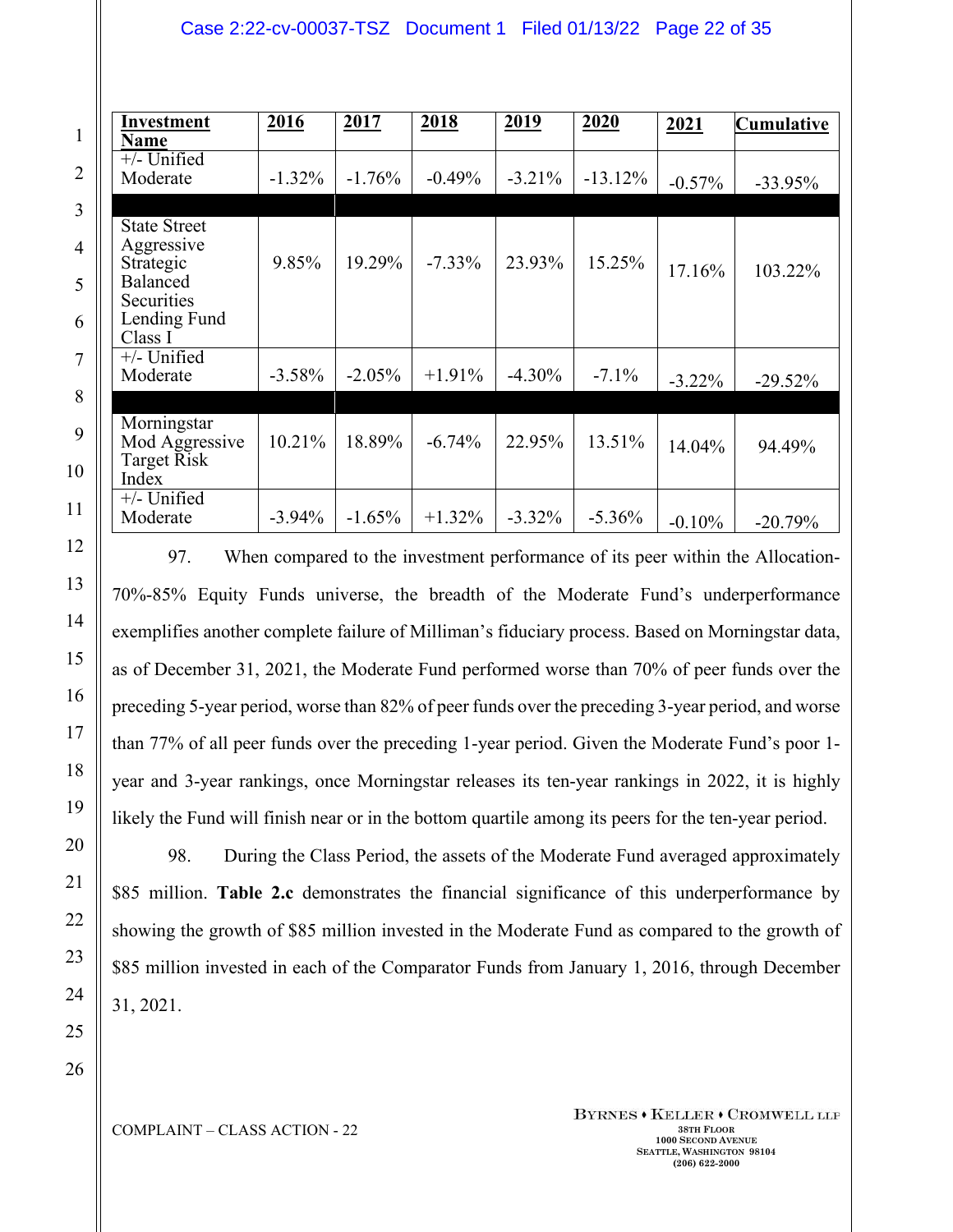## **Table 2.c**

1

2

3

4

5

6

7

8

9

10

11

12

13

14

15

16

17

18

19

20

21

22

23

24

| <b>Investment Name</b>                                                                         | <b>Cumulative Return</b> | <b>Annualized Return</b> | <b>Ending Value</b> |
|------------------------------------------------------------------------------------------------|--------------------------|--------------------------|---------------------|
| Unified Trust Wealth<br>Preservation Strategy -<br>Moderate I                                  | 73.70%                   | 9.64%                    | $$147.6$ million    |
| Alerus Moderate Growth<br>Institutional                                                        | 91.00%                   | 11.39%                   | $$162.3$ million    |
| <b>Associated Conservative</b><br>Growth Life Stage                                            | 107.65%                  | 12.95%                   | $$176.4$ million    |
| <b>State Street Aggressive</b><br><b>Strategic Balanced Securities</b><br>Lending Fund Class I | 103.22%                  | 12.55%                   | $$172.7$ million    |
| Morningstar Moderately<br><b>Aggressive Target Risk</b><br>Index                               | 94.49%                   | 11.73%                   | $$165.3$ million    |

99. Milliman's failure to remove the Moderate Fund has cost Plan participants approximately \$28.8 million when compared to the performance of the best performing fund in the group.

### **3. Conservative Fund**

100. Since its introduction to the Plan in 2013, the Conservative Fund's underperformance has also undermined the retirement savings of Plan participants. **Table 3.a** below illustrates three years of underperformance from January 1, 2013, through December 31, 2015, relative to benchmark indexes and the Comparator Funds.

## **Table 3.a**

| <b>Investment Name</b>                       | <b>Cumulative Return</b> | <b>Annualized Return</b> |
|----------------------------------------------|--------------------------|--------------------------|
| Unified Trust Wealth Preservation            | 17.62%                   | $5.56\%$                 |
| Strategy - Conservative                      |                          |                          |
| <b>Alerus Conservative Growth</b>            | 21.69%                   | 6.76%                    |
| Institutional                                |                          |                          |
| <b>Associated Growth Balanced Life Stage</b> | 27.04%                   | 8.30%                    |
| Benefit FCI Life Strategy Growth CL B        | 25.21%                   | 7.78%                    |
| Morningstar Moderate Target Risk             | 17.75%                   | $5.60\%$                 |
| Index                                        |                          |                          |

26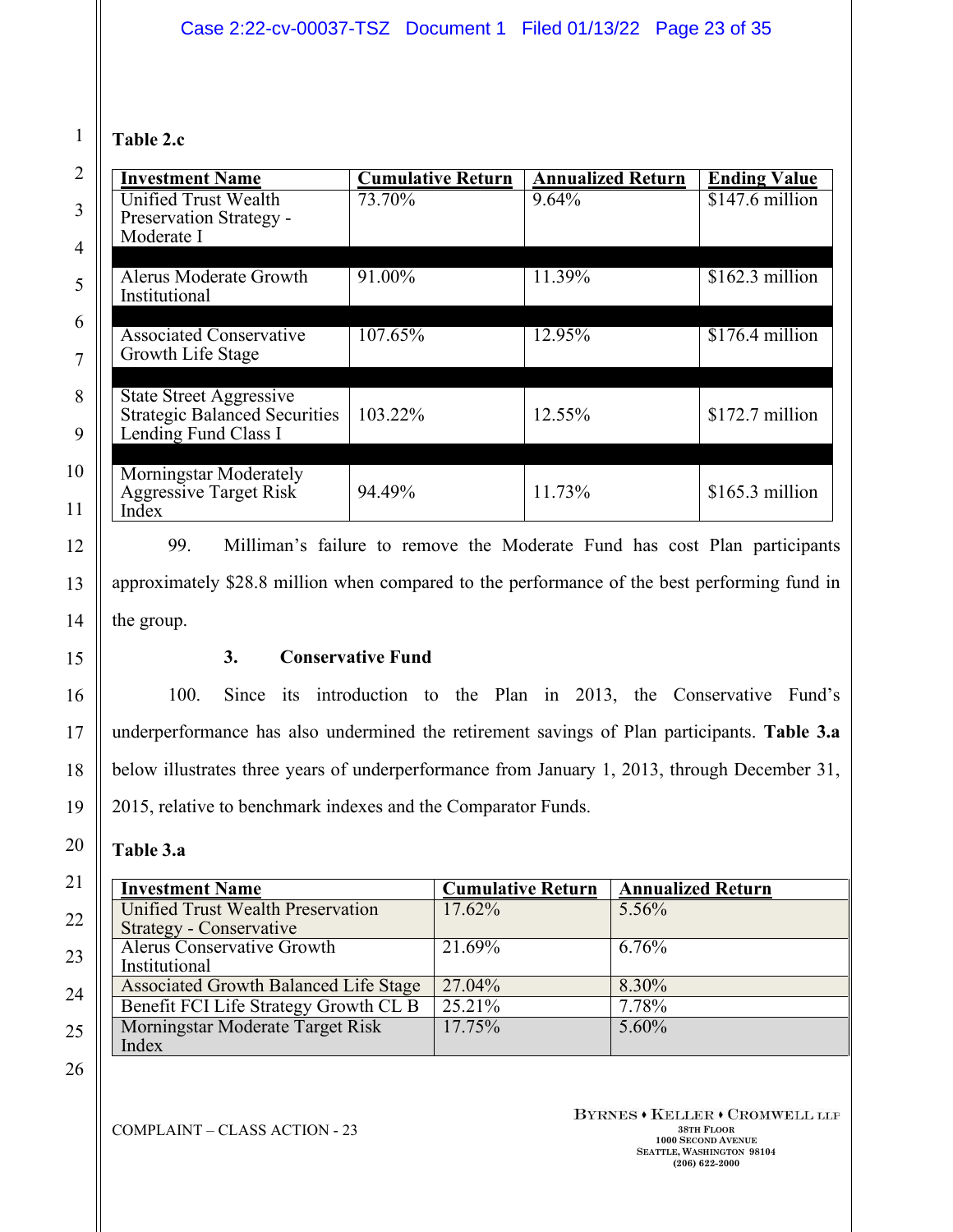101. Monitoring the Plan, any fiduciary would have used the Morningstar Moderate Target Index and Comparator Funds listed in **Table 3.a** as benchmarks for the performance of the Conservative Fund. At the end of the three-year period, the Milliman Defendants would have seen that its Conservative Fund had underperformed its benchmark slightly. More importantly however, compared to the best performing fund among the Comparator Funds, the underperformance was 9.29%. Despite this dreadful underperformance, the Milliman Defendants did not remove the Conservative Fund from the Plan. Predictably, the fund's underperformance continued throughout the Class Period.

102. **Table 3.b** illustrates the underperformance of the Conservative Fund from January 1, 2016, through December 31, 2021, on an annualized and cumulative basis relative to Comparator Funds and the Morningstar Benchmark Index. As illustrated in **Table 3.b**, the Conservative Fund underperformed its benchmark every single year except 2018 and 2021, which represents seven of nine years of underperformance relative to its Morningstar benchmark. Furthermore, the differences in annual performance are even more pronounced when viewed on a cumulative basis compounded over time.

| <b>Table 3.b</b> |  |
|------------------|--|
|------------------|--|

| Investment                                                                   | 2016     | <u>2017</u> | 2018      | 2019     | 2020      | 2021     | Cumulative |
|------------------------------------------------------------------------------|----------|-------------|-----------|----------|-----------|----------|------------|
| <b>Name</b>                                                                  |          |             |           |          |           |          |            |
| <b>Unified Trust</b><br>Wealth<br>Preservation<br>Strategy -<br>Conservative | 6.69%    | 12.94%      | $-4.10%$  | 18.39%   | 8.99%     | 10.72%   | 65.10%     |
|                                                                              |          |             |           |          |           |          |            |
| Alerus<br>Conservative<br>Growth<br>Institutional                            | 8.14%    | 13.31%      | $-4.06\%$ | 19.09%   | 14.30%    | 11.87%   | 79.00%     |
| $+/-$ Unified<br>Conservative                                                | $-1.45%$ | $-0.37%$    | $+0.04\%$ | $-0.69%$ | $-5.31\%$ | $-1.15%$ | $-14.90\%$ |
| Associated<br>Growth<br><b>Balanced Life</b><br><b>Stage</b>                 | $7.00\%$ | 16.74%      | $-4.12\%$ | 20.74%   | 18.72%    | 11.55%   | 91.50%     |

**COMPLAINT** – CLASS ACTION - 24 38TH **BLOOK** 

BYRNES . KELLER . CROMWELL LLP **1000 SECOND AVENUE SEATTLE, WASHINGTON 98104 (206) 622-2000**

25

26

1

2

3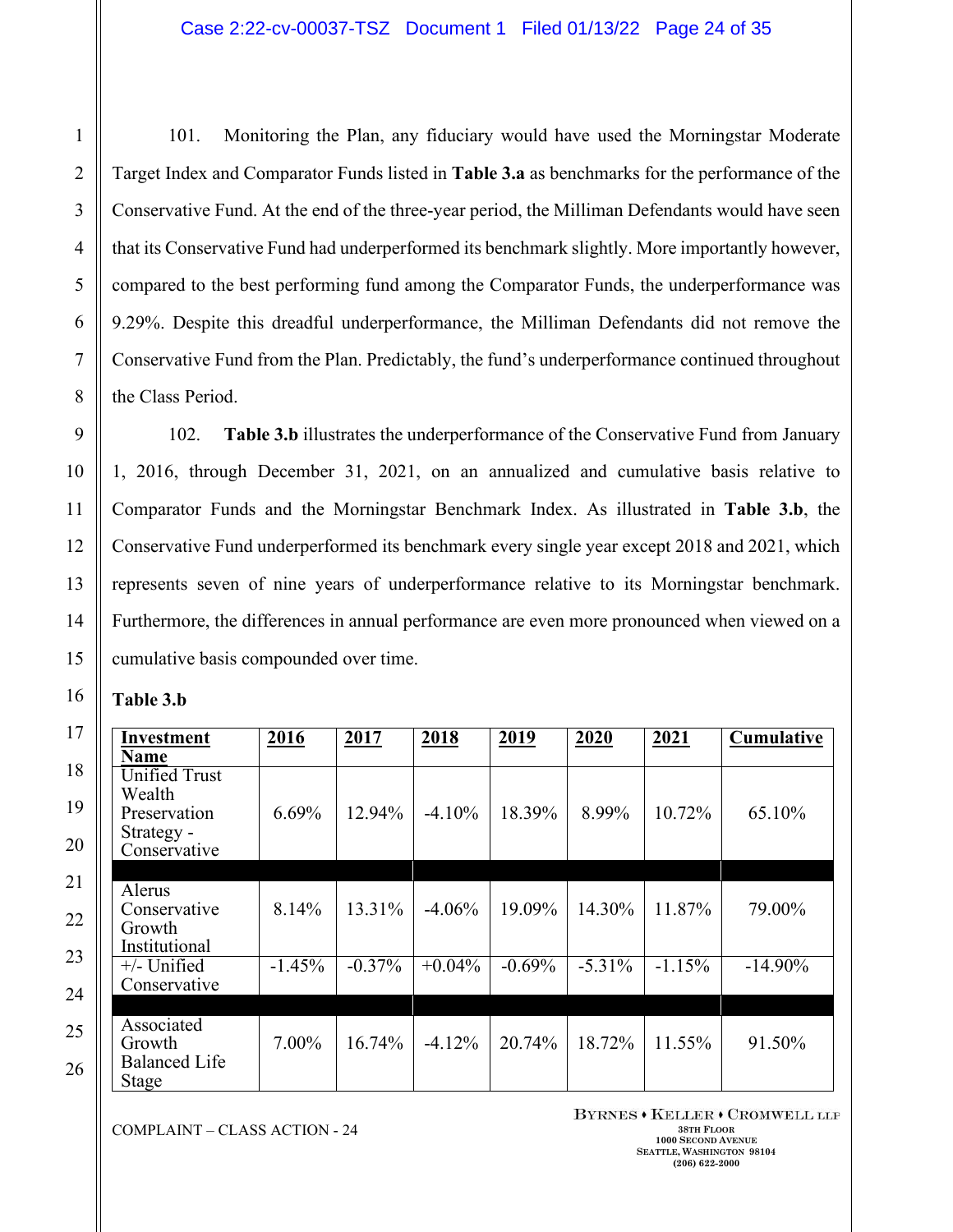### Case 2:22-cv-00037-TSZ Document 1 Filed 01/13/22 Page 25 of 35

| <b>Investment</b>      | 2016      | <u>2017</u> | 2018      | <u>2019</u> | 2020      | <u>2021</u> | <b>Cumulative</b> |
|------------------------|-----------|-------------|-----------|-------------|-----------|-------------|-------------------|
| Name                   |           |             |           |             |           |             |                   |
| $+/-$ Unified          |           |             |           |             |           |             |                   |
| Conservative           | $-0.31\%$ | $-3.80\%$   | $+0.02\%$ | $-2.35%$    | $-9.73%$  | $-0.83%$    | $-26.40%$         |
|                        |           |             |           |             |           |             |                   |
| Benefit FCI Life       |           |             |           |             |           |             |                   |
| <b>Strategy Growth</b> | 7.68%     | 16.51%      | $-5.90\%$ | 20.87%      | 15.87%    | 15.31%      | 90.66%            |
| CLB                    |           |             |           |             |           |             |                   |
| $+/-$ Unified          |           |             |           |             |           |             |                   |
| Conservative           | $-0.99\%$ | $-3.57\%$   | $+1.80\%$ | $-2.48%$    | $-6.88%$  | $-4.59%$    | $-25.56\%$        |
|                        |           |             |           |             |           |             |                   |
| Morningstar            |           |             |           |             |           |             |                   |
| Moderate Target        | 8.57%     | 14.66%      | $-4.76%$  | 19.03%      | 12.82%    | 10.19%      | 75.44%            |
| Risk Index             |           |             |           |             |           |             |                   |
| $+/-$ Unified          |           |             |           |             |           |             |                   |
| Conservative           | $-1.88%$  | $-1.72%$    | $+0.66%$  | $-0.64%$    | $-3.83\%$ | $+0.53\%$   | $-10.34%$         |

103. When compared to the investment performance of its peers within the Allocation-50-70% Equity Fund universe, the breadth of the Conservative Fund's underperformance is yet another stunning if not a complete failure of Milliman's fiduciary process. Based on Morningstar data, as of December 31, 2021, the Conservative Fund performed worse than 79% of all peer funds over the preceding 5-year period, worse than 81% of all peer funds over the preceding 3-year period, and worse than 82% of all peer funds over the preceding 1-year period. Given the Conservative Fund's poor 1-year and 3-year rankings, once Morningstar releases its ten-year rankings in 2022, it is highly likely the Fund will finish near or in the bottom quartile among its peers for the ten-year period.

104. During the Class Period, the assets of the Conservative Fund averaged approximately \$40 million. **Table 3.c** demonstrates the financial significance of this underperformance by showing the growth of \$40 million invested in the Conservative Fund as compared to the growth of \$40 million invested in each of the Comparator Funds from January 1, 2016, through December 31, 2021.

23 24 25

26

1

2

3

4

5

6

7

8

9

10

11

12

13

14

15

16

17

18

19

20

21

22

**COMPLAINT** – CLASS ACTION - 25 38TH **FLOOR** 

BYRNES . KELLER . CROMWELL LLP **1000 SECOND AVENUE SEATTLE, WASHINGTON 98104 (206) 622-2000**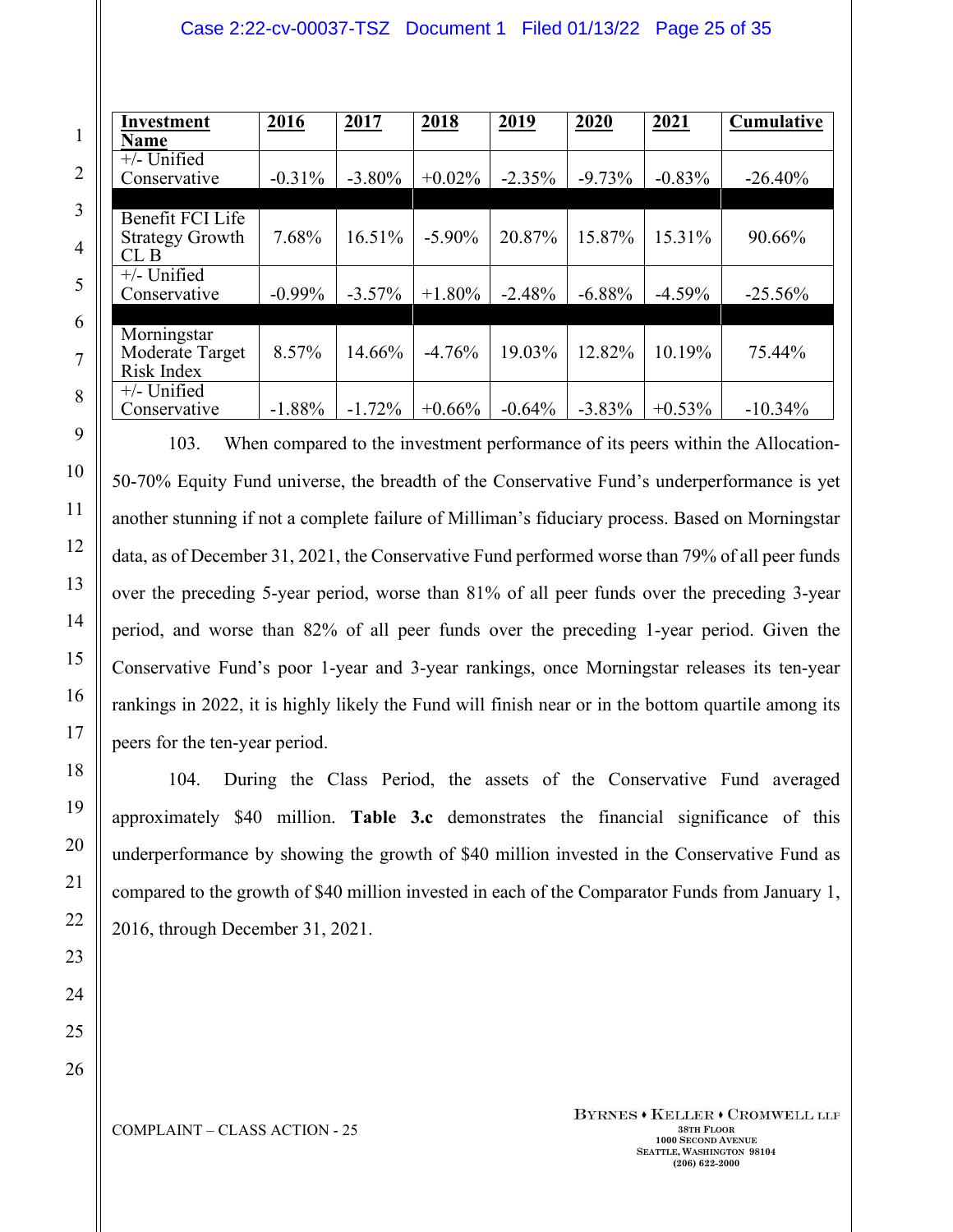## **Table 3.c**

1

2

3

4

5

6

7

8

9

10

11

| <b>Investment Name</b>     | <b>Cumulative Return</b> | <b>Annualized Return</b> | <b>Ending Value</b> |
|----------------------------|--------------------------|--------------------------|---------------------|
| Unified Trust Wealth       | 65.10%                   | 8.72%                    | \$66 million        |
| Preservation Strategy -    |                          |                          |                     |
| Conservative               |                          |                          |                     |
| <b>Alerus Conservative</b> | 79.00%                   | 10.19%                   | \$71.5 million      |
| Growth Institutional       |                          |                          |                     |
|                            |                          |                          |                     |
| Associated Growth          | 91.5%                    | 11.44%                   | \$76.6 million      |
| <b>Balanced Life Stage</b> |                          |                          |                     |
| Benefit FCI Life           | 90.66%                   | 11.36%                   | \$76.2 million      |
| <b>Strategy Growth</b>     |                          |                          |                     |
|                            |                          |                          |                     |
| Morningstar Moderate       | 75.44%                   | 9.82%                    | \$70.1 million      |
| Target Risk Index          |                          |                          |                     |
|                            |                          |                          |                     |

105. Milliman's failure to remove the Moderate Fund has costed Plan participants approximately \$10.6 million when compared to the performance of the best performing fund in the group.

## **V. CLASS ACTION ALLEGATIONS**

106. 29 U.S.C. §1132(a)(2) authorizes any participant or beneficiary of the Plan to bring an action individually on behalf of the Plan to enforce a breaching fiduciary's liability to the plan under 29 U.S.C. §1109(a).

107. In acting in this representative capacity and to enhance the due process protections of unnamed participants and beneficiaries of the Plan, as an alternative to direct individual actions on behalf of the Plan under 29 U.S.C. §1132(a)(2) and (3), Plaintiff seeks to certify this action as a class action on behalf of all participants and beneficiaries of the Plan. Specifically, Plaintiff seeks to certify, and to be appointed as representative of, the following class:

All participants and beneficiaries of the Plan who invested in any of the Unified Funds from January 13, 2016, through the date of judgment, excluding the Milliman Defendants, any of their directors, and any officers or employees of the Milliman Defendants with responsibility for the Plan's investment or administrative function.

26

 $COMPLANT - CLASS$   $ACTION - 26$  38TH **FLOOR**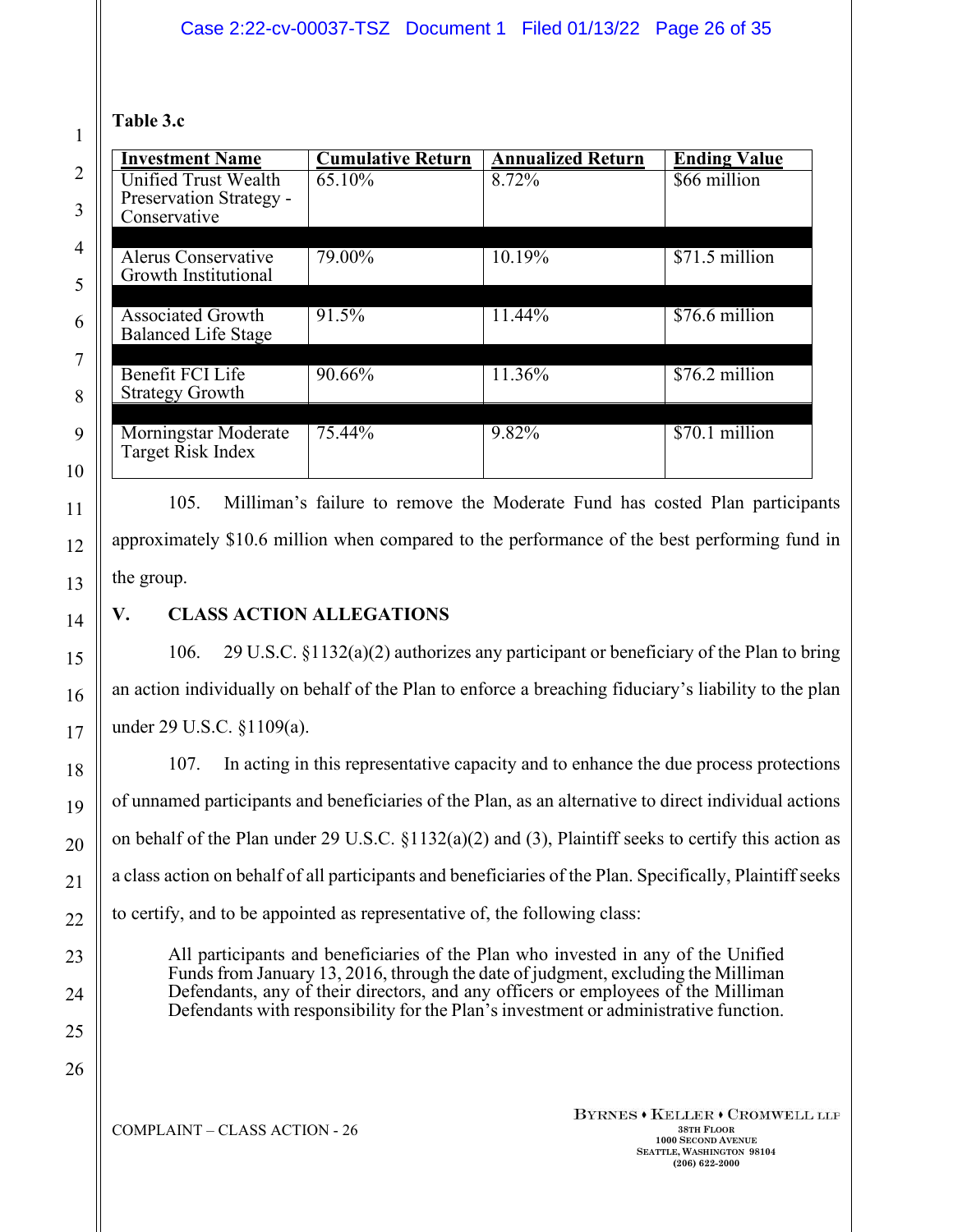108. This action meets the requirements of Rule 23 and is certifiable as a class action for the following reasons:

- a. The Class includes thousands of members and is so large that joinder of all its members is impracticable.
- b. There are numerous questions of law and fact common to this Class because the Milliman Defendants owed the same fiduciary duties to the Plan and to all participants and beneficiaries and took a common course of actions and omissions as alleged herein as to the Plan, and not as to any individual participant, that affected all Class members through their participation in the Plan in the same way. Thus, questions of law and fact common to the Class include, without limitation, the following: (i) whether each of the Defendants are fiduciaries liable for the remedies provided by 29 U.S.C. §1109(a); (ii) whether the fiduciaries of the Plan breached their fiduciary duties to the Plan by employing an imprudent process for monitoring and evaluating Plan investment options; (iii) whether Plaintiff's claims of an imprudent process require similar inquiries and proof of the claims and therefore implicate the same set of concerns for all proposed members of the Class; (iv) what are the losses to the Plan resulting from each breach of fiduciary duty; and (v) what Plan-wide equitable and other relief the Court should impose in light of the Milliman Defendants' breach of duties.
	- c. Plaintiff's claims are typical of the claims of the Class because Plaintiff was a participant during the Class Period and all participants in the Plan were harmed by the Milliman Defendants' misconduct.

d. Plaintiff is an adequate representative of the Class because she participated in the Plan during the Class Period, has no interest that conflicts with the

25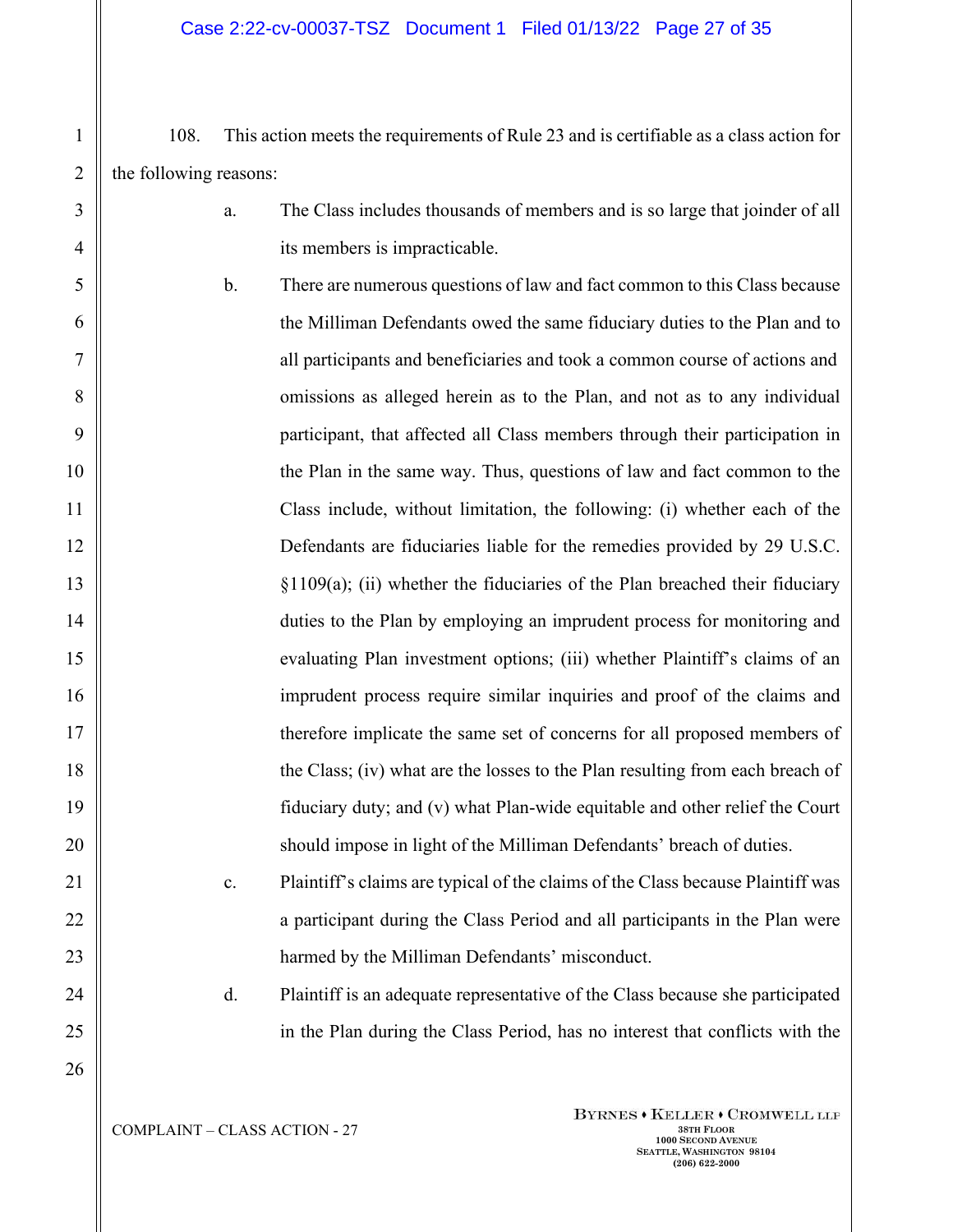Class, is committed to the vigorous representation of the Class, and has engaged experienced and competent attorneys to represent the Class.

e. There are no substantial individualized questions of law or fact among Class members on the merits of this Action.

109. Prosecution of separate actions for these breaches of fiduciary duties by individual participants and beneficiaries would create the risk of inconsistent or varying adjudications that would establish incompatible standards of conduct for the Milliman Defendants in respect to the discharge of their fiduciary duties to the Plan and personal liability to the Plan under 29 U.S.C. § 1109(a). Moreover, adjudications by individual participants and beneficiaries regarding the alleged breaches of fiduciary duties, and remedies for the Plan would, as a practical matter, be dispositive of the interests of the participants and beneficiaries not parties to the adjudication or would substantially impair or impede those participants' and beneficiaries' ability to protect their interests. Therefore, this action should be certified as a class action under Rule  $23(b)(1)(A)$  or (B).

110. Additionally, or in the alternative, certification under Rule 23(b)(2) is appropriate because the Milliman Defendants have acted or refused to act on grounds that apply generally to the Class, so that final injunctive relief or corresponding declaratory relief is appropriate respecting the Class as a whole. Plaintiff seeks reformation of the Plan to make it a more viable retirement investment option, which will benefit her and other Plan participants.

111. Additionally, or in the alternative, this action may be certified as a class under Rule 23(b)(3). A class action is the superior method for the fair and efficient adjudication of this controversy because joinder of all participants and beneficiaries is impracticable, the losses suffered by individual participants and beneficiaries may be small and it is impracticable for individual members to enforce their rights through individual actions, and the common questions of law and fact predominate over individual questions. Given the nature of the allegations, no class member has an interest in individually controlling the prosecution of this matter, and Plaintiff is aware of no difficulties likely to be encountered in the management of this matter as a class action.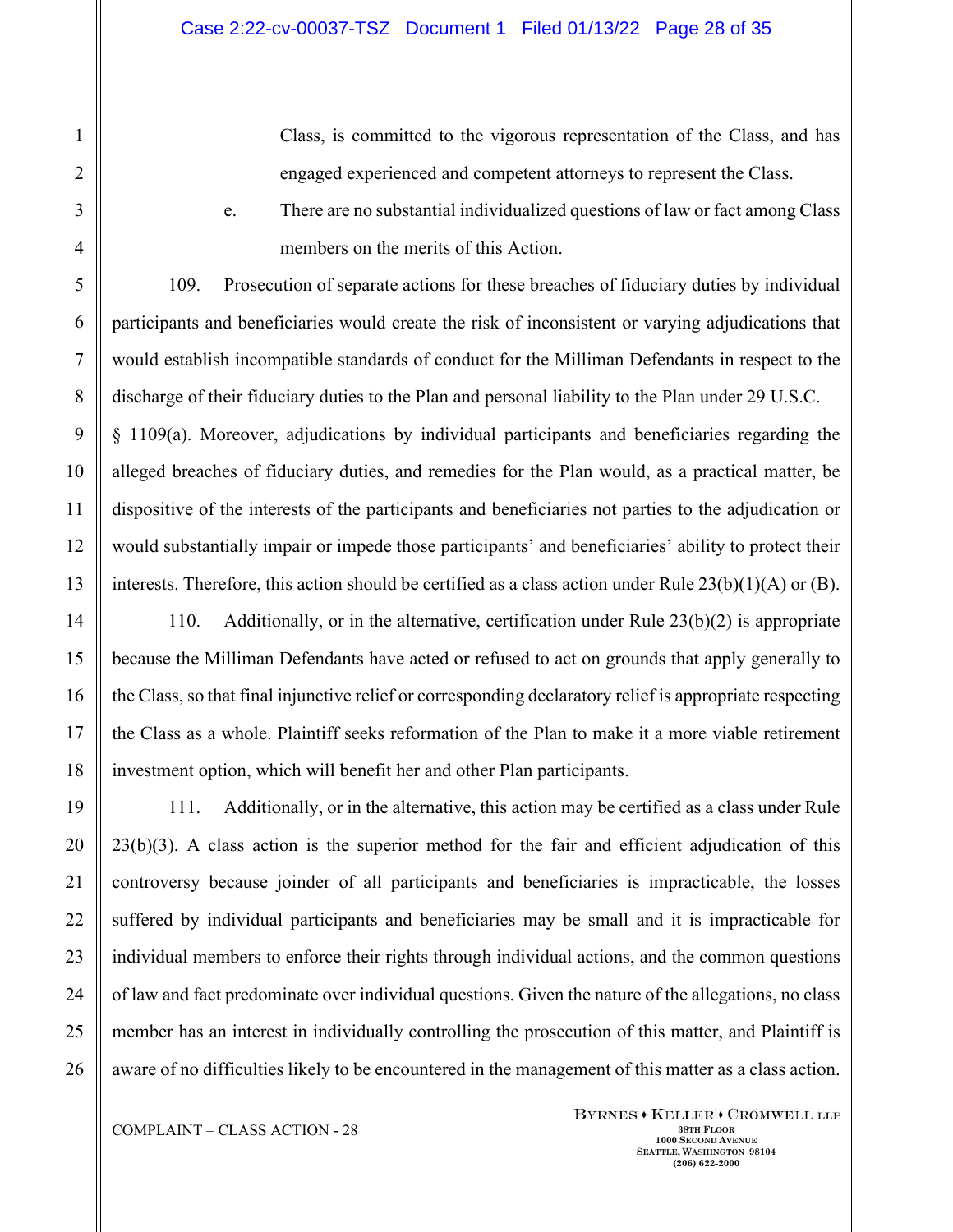112. Additionally, or alternatively, this action may be certified as to particular issues under Rule 23(c)(4), including but not limited to the Milliman Defendants' liability to the Class for their allegedly imprudent conduct.

113. Plaintiff's counsel will fairly and adequately represent the interests of the Class and is best able to represent the interests of the Class under Rule 23(g).

### **COUNT I**

#### **Breach of Duties of Loyalty and Prudence by Mismanaging the Investment Options Selected for and Retained by the Plan During the Class Period (Violation of ERISA, 29 U.S.C. § 1104)**

114. The allegations set forth in the preceding paragraphs are realleged and incorporated herein by reference.

115. At all relevant times during the Class Period, each of the Defendants acted as a fiduciary within the meaning of 29 U.S.C. § 1002(21)(A), by exercising authority and control with respect to the management of the Plan and its assets and/or was designated in the Plan Document as a named fiduciary within the meaning of 29 U.S.C. § 1102(a).

116. 29 U.S.C. § 1104(a)(1) requires plan fiduciaries to act "solely in the interest" of plan participants and beneficiaries.

> a. Subsection (A) of this section requires that the fiduciary act for the "exclusive purpose" of providing benefits to plan participants and defraying reasonable expenses of plan administration. 29 U.S.C. § 1104(a)(1)(A).

> b. Subsection (B) adds the duty of prudence, requiring a plan fiduciary to act with the "care, skill, prudence and diligence under the circumstances then prevailing that a prudent man acting in a like capacity and familiar with such matters would use in the conduct of an enterprise of a like character and with like aims." 29 U.S.C. § 1104(a)(1)(B).

117. ERISA's duty of prudence required the Defendants to give appropriate consideration to those facts and circumstances that, given the scope of their fiduciary investment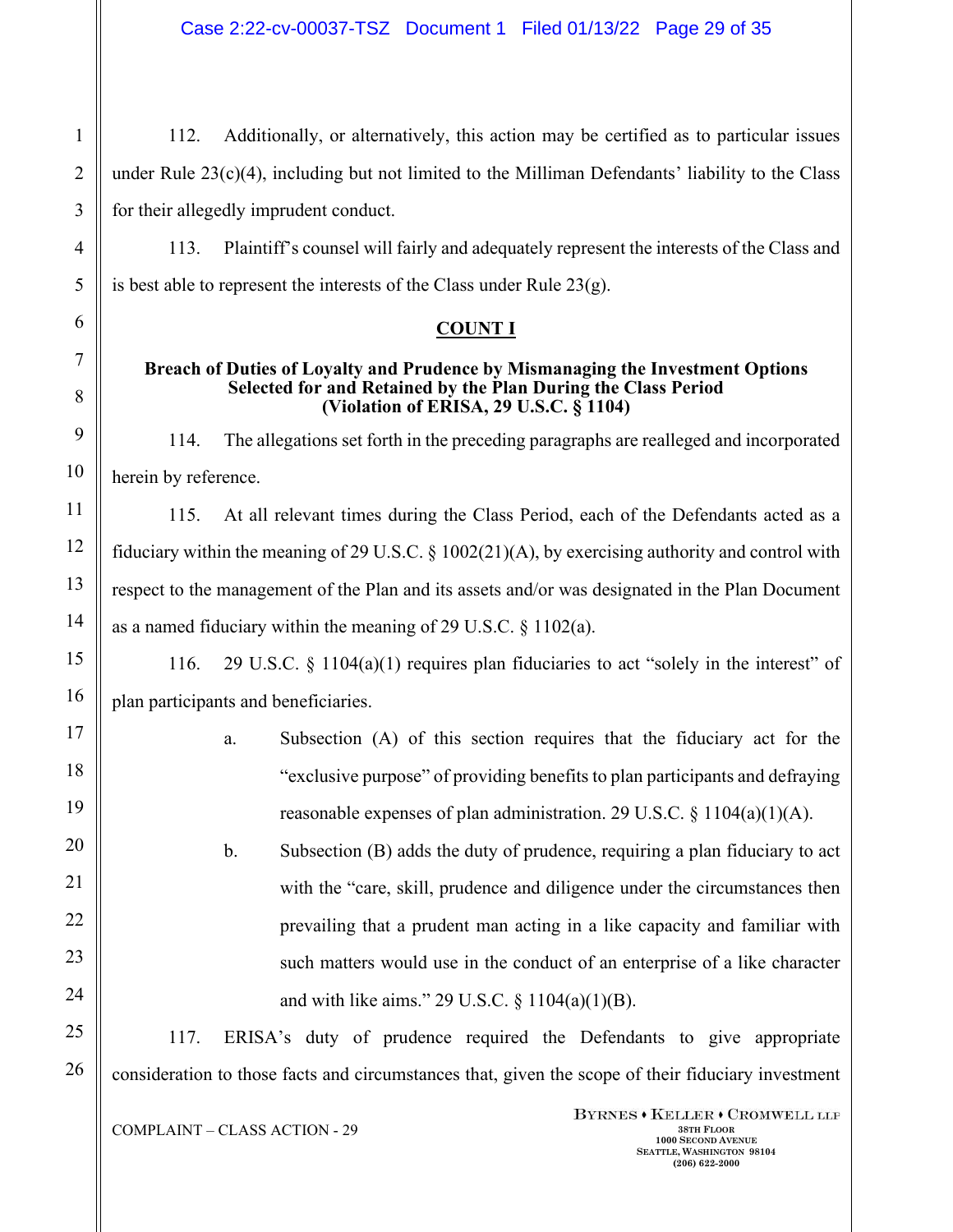duties, they knew or should have known were relevant to the particular investments of the Plan and to act accordingly. *See* 29 C.F.R. §2550.404a-1. The Supreme Court has concluded that this duty is "a continuing duty to monitor [plan] investments and remove imprudent ones." *Tibble*, 575 U.S. at 529.

118. As described above, the Defendants failed to properly evaluate the Plan's investments to ensure that each of these investments remained prudent and failed to remove the Unified Funds that were no longer prudent.

119. During the Class Period, the Defendants had a conflict of interest when retaining the Unified Funds as investment options for the Plan. Acting in their self-interest, rather than the best interests of the Plan and its participants, the Defendants imprudently and disloyally retained investment options that performed poorly and that benefited Milliman affiliated entities, rather than Plan participants, despite the availability of superior – and readily available – investment alternatives as detailed herein. A prudent fiduciary, in possession of the same information, would have removed the Unified Funds as investment options in the Plan, replaced them with more prudent and better performing alternatives as well as used the size, leverage, and bargaining power of the Plan to secure access to superior investment alternatives for Plan participants.

120. The Defendants breached their duties of prudence and loyalty with respect to the Plan by at least the following actions or omissions:

- a. failing to properly investigate the availability of, and give appropriate consideration to, funds with comparable or superior performance as alternatives to the Unified Funds;
- b. failing to evaluate and monitor on a regular basis the performance of the Unified Funds and the adverse impact of the long-term and significant underperformance of the Unified Funds on participants' retirement savings; c. failing to implement and employ an ongoing process to monitor the

investment performance of the Unified Funds;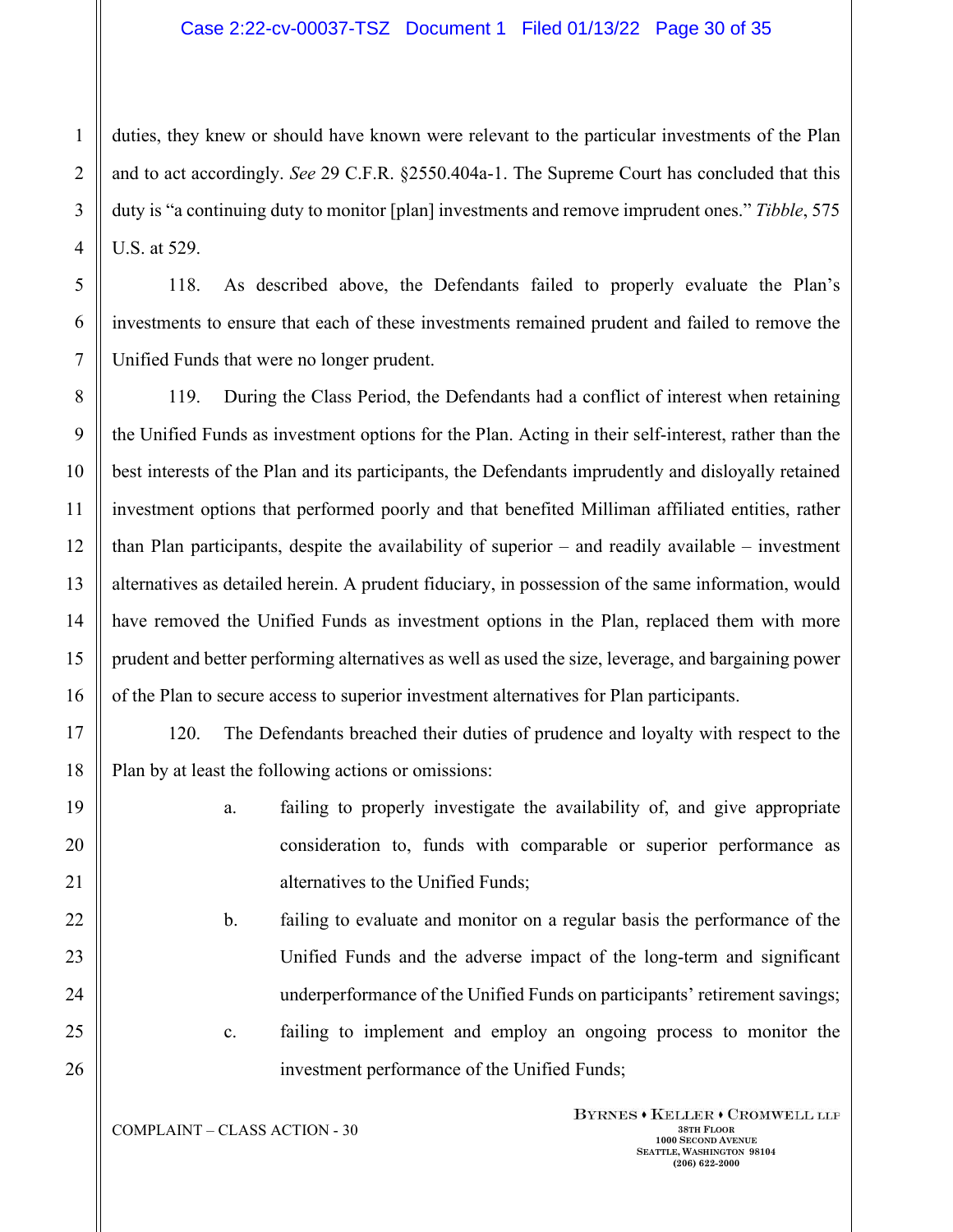d. considering and being motivated in whole or in part by Milliman Financial Risk Management LLC's continuing role as sub-adviser for the Unified Funds' \$250 million in assets; and

e. failing to promptly remove the imprudent Unified Funds.

121. Through these actions and omissions, the Defendants failed to discharge their duties with respect to the Plan: (A) solely in the interest of the participants and beneficiaries of the Plan, and for the exclusive purpose of providing benefits to participants and their beneficiaries and defraying reasonable expenses of administering the Plan, in violation of ERISA  $\S 404(a)(1)(A)$ , 29 U.S.C. §1104(a)(1)(A); and (B) failed to act with the care, skill, prudence and diligence under the circumstances then prevailing that a prudent man acting in a like capacity and familiar with such matters would use in the conduct of an enterprise of a like character and with like aims, in violation of ERISA §404(a)(1)(B), 29 U.S.C. §1104(a)(1)(B).

122. As a direct and proximate result of these breaches of fiduciary duties, the Plan and each of its participants have suffered hundreds of millions of dollars of damages and lost-

opportunity costs which continue to accrue and for which Defendants are jointly and severally liable pursuant to 29 U.S.C. § 1109. Pursuant to ERISA, 29 U.S.C. §§ 1132(a)(2), 1132(a)(3), and 1109(a), Defendants are liable to make good to the Plan the losses resulting from the aforementioned breaches, to restore to the Plan any profits Defendants made through the use of Plan assets, to restore to the Plan any profits resulting from the breaches of fiduciary duties alleged in this Count and are subject to other equitable or remedial relief as appropriate.

123. Each of the Milliman Defendants is liable to make good to the Plan the losses resulting from the aforementioned breaches, to restore to the Plan any profits resulting from the breaches of fiduciary duties alleged in this Count and are subject to other equitable or remedial relief as appropriate.

124. Each Milliman Defendant also participated in the breach of the other Milliman Defendants, knowing that such acts were a breach, and enabled the other Milliman Defendants to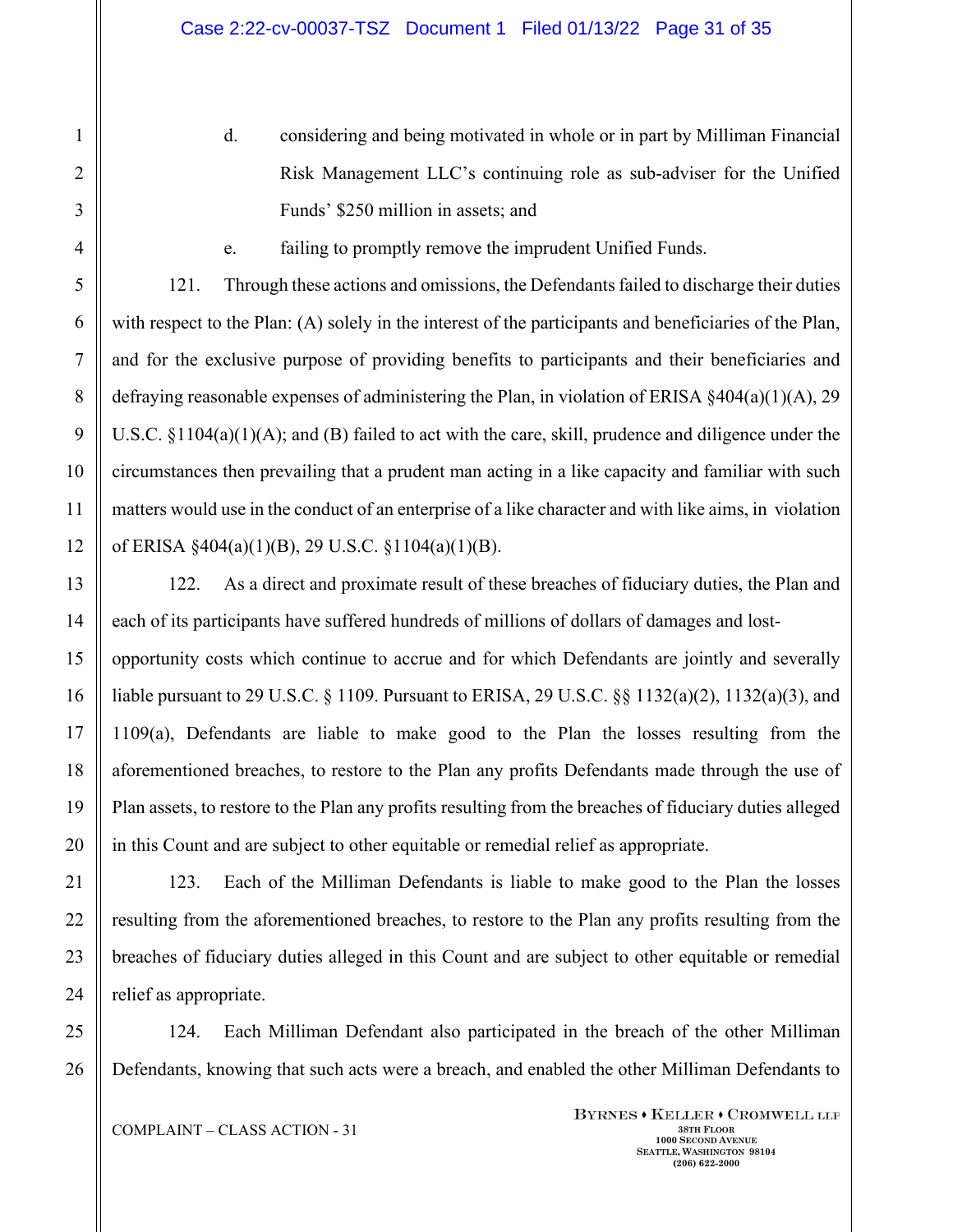commit a breach by failing to lawfully discharge its own fiduciary duties. Each Milliman Defendant knew of the breach by the other Milliman Defendants yet failed to make any reasonable effort under the circumstances to remedy the breach. Thus, each Milliman Defendant is liable for the losses caused by the breach of its co-fiduciary duties under 29 U.S.C. § 1105(a).

### **COUNT II**

### **Failure to Monitor**

### **(Against All Milliman Defendants)**

125. All allegations set forth in the Complaint are realleged and incorporated herein by reference.

126. The Defendants had a duty to monitor the performance of each individual to whom They delegated any fiduciary responsibilities. A monitoring fiduciary must ensure that the monitored fiduciaries are performing their fiduciary obligations, including those with respect to the investment and holding of Plan assets, and must take prompt and effective action to protect the Plan and participants when they are not.

127. To the extent any of the Defendant's fiduciary responsibilities were delegated to another fiduciary, the Defendant's monitoring duty included an obligation to ensure that any delegated tasks were being performed prudently and loyally.

128. The Defendants breached their fiduciary monitoring duties by, among other things:

a. failing to monitor their appointees, to evaluate their performance, or to have a system in place for doing so, and standing idly by as the Plan suffered enormous losses as a result of their appointees' imprudent actions and omissions with respect to the Plan;

b. failing to monitor their appointees' fiduciary process, which would have alerted any prudent fiduciary to the potential breach because of the imprudent investment options in violation of ERISA;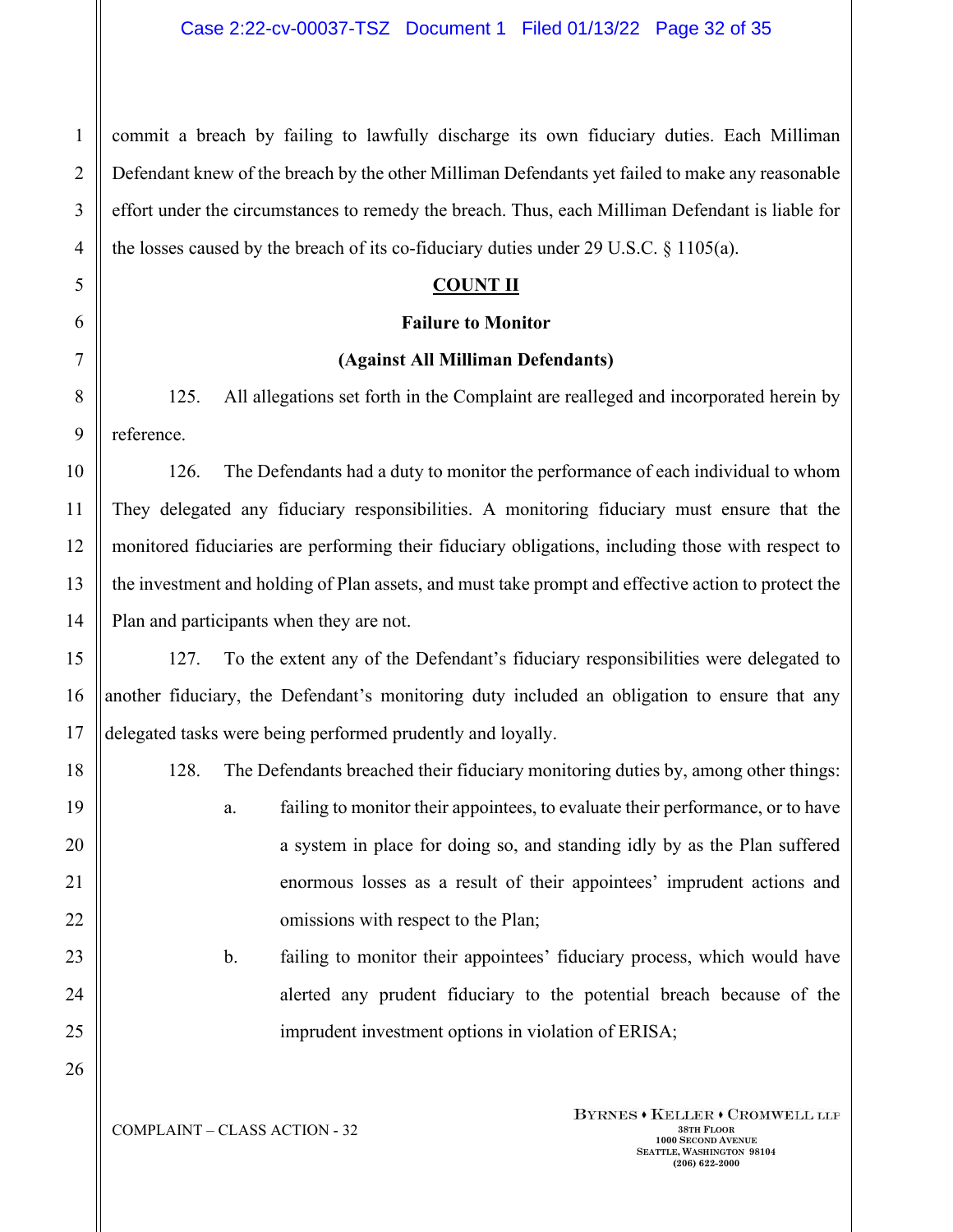| 1              | failing to ensure that the monitored fiduciaries had a prudent process in<br>c.                     |
|----------------|-----------------------------------------------------------------------------------------------------|
| 2              | place for evaluating and ensuring that the Unified Funds were prudent; and                          |
| 3              | failing to remove appointees whose performance was inadequate in that<br>d.                         |
| 4              | they continued to allow imprudent investment options to remain in the Plan                          |
| 5              | to the detriment of Plan participants' retirement savings.                                          |
| 6              | Each fiduciary who delegated its fiduciary responsibilities likewise breached its<br>129.           |
| $\overline{7}$ | fiduciary monitoring duty by, among other things:                                                   |
| 8              | failing to monitor its appointees, to evaluate their performance, or to have a<br>a.                |
| 9              | system in place for doing so, and standing idly by as the Plan suffered                             |
| 10             | enormous losses as a result of its appointees' imprudent actions and                                |
| 11             | omissions with respect to the Plan;                                                                 |
| 12             | failing to monitor its appointees' fiduciary process, which would have<br>b.                        |
| 13             | alerted any prudent fiduciary to the potential breach because of the                                |
| 14             | imprudent investment options in violation of ERISA;                                                 |
| 15             | failing to implement a process to ensure that the appointees monitored the<br>c.                    |
| 16             | performance of Plan investments; and                                                                |
| 17             | failing to remove appointees whose performance was inadequate in that<br>d.                         |
| 18             | they continued to allow imprudent investment options to remain in the Plan,                         |
| 19             | all to the detriment of Plan participants' retirement savings.                                      |
| 20             | 130.<br>As a direct result of these breaches of the fiduciary duty to monitor, the Plan             |
| 21             | suffered substantial losses. Had Milliman and the other delegating fiduciaries prudently discharged |
| 22             | their fiduciary monitoring duties, the Plan would not have suffered these losses.                   |
| 23             | <b>PRAYER FOR RELIEF</b>                                                                            |
| 24             | For these reasons, Plaintiff, on behalf of the Plan and all similarly situated Plan participants    |
| 25             | and beneficiaries, respectfully requests that the Court:                                            |
| 26             |                                                                                                     |
|                |                                                                                                     |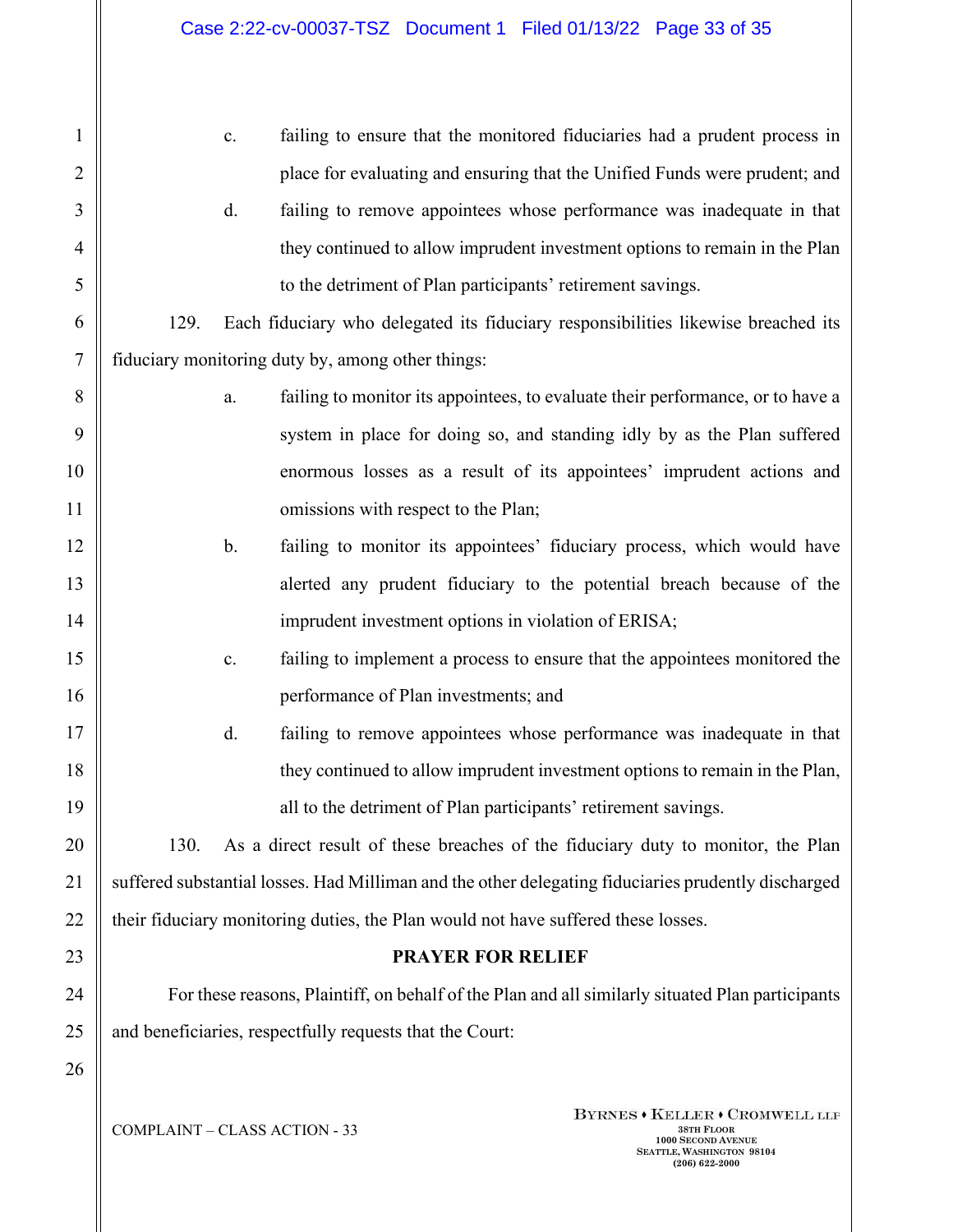### Case 2:22-cv-00037-TSZ Document 1 Filed 01/13/22 Page 34 of 35

- i) find and adjudge that the Milliman Defendants have breached their fiduciary duties, as described above;
- ii) find and adjudge that the Milliman Defendants are personally liable to make good to the Plan \$85 million in losses to the Plan resulting from their breaches of fiduciary duty, and to otherwise restore the Plan to the position it would have occupied but for the breaches of fiduciary duty;
- iii) find and adjudge that the Milliman Defendants are liable to the Plan for appropriate equitable relief, including but not limited to restitution and disgorgement;
- iv) determine the method by which Plan losses under 29 U.S.C. § 1109(a) should be calculated;
- v) order the Milliman Defendants to provide all accountings necessary to determine the amounts Defendants must make good to the Plan under 29 U.S.C.§ 1109(a);
- vi) impose surcharge against the Milliman Defendants and in favor of the Plan all amounts involved in any transactions which such accounting reveals were improper, excessive, and/or in violation of ERISA;
- vii) reform the Plan to include only prudent investments;
- viii) certify the Class, appoint the Plaintiff as a class representative, and appoint Sanford Heisler Sharp, LLP as Class Counsel;
- ix) award to the Plaintiff and the Class their attorney's fees and costs under 29 U.S.C. §  $1132(g)(1)$  and the common fund doctrine;
- x) order the Milliman Defendants to pay interest to the extent allowed by law; and
- xi) grant such other equitable or remedial relief as the Court deems appropriate.

**COMPLAINT** – CLASS ACTION - 34 38TH **BLOOK** 

BYRNES . KELLER . CROMWELL LLP **1000 SECOND AVENUE SEATTLE, WASHINGTON 98104 (206) 622-2000**